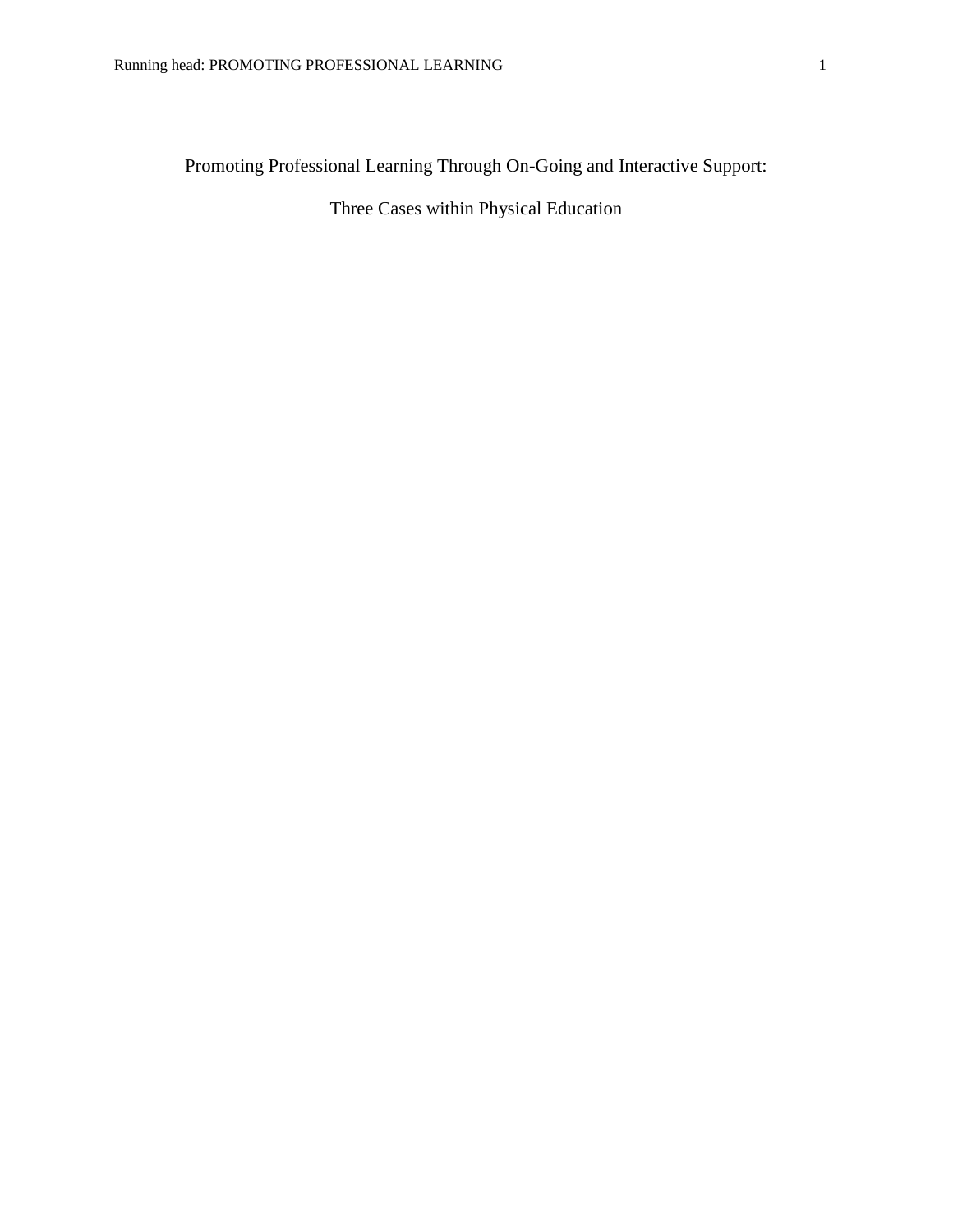#### Abstract

This paper reports on three cases where university professors have provided an on-going and interactive support system for teachers learning a particular curriculum and instructional model in physical education in their own schools. Each of these initiatives was grounded in the idea that previous efforts at professional development in settings outside of the school led to less than successful implementation of innovative practice once teachers returned to their own settings. The three cases provide a description of the rationale for professional development initiative, followed by a more extensive description of the professional development itself and its resultant outcomes. The third part of each scenario serves to highlight the challenges faced by the providers and the teachers during the course of the professional development. Three major themes (time, accessibility and modeling) are discussed in terms of the implications for professional development not only in physical education, but across subject areas.

Word count  $= 147$ 

Key words: physical education; Sport Education; professional learning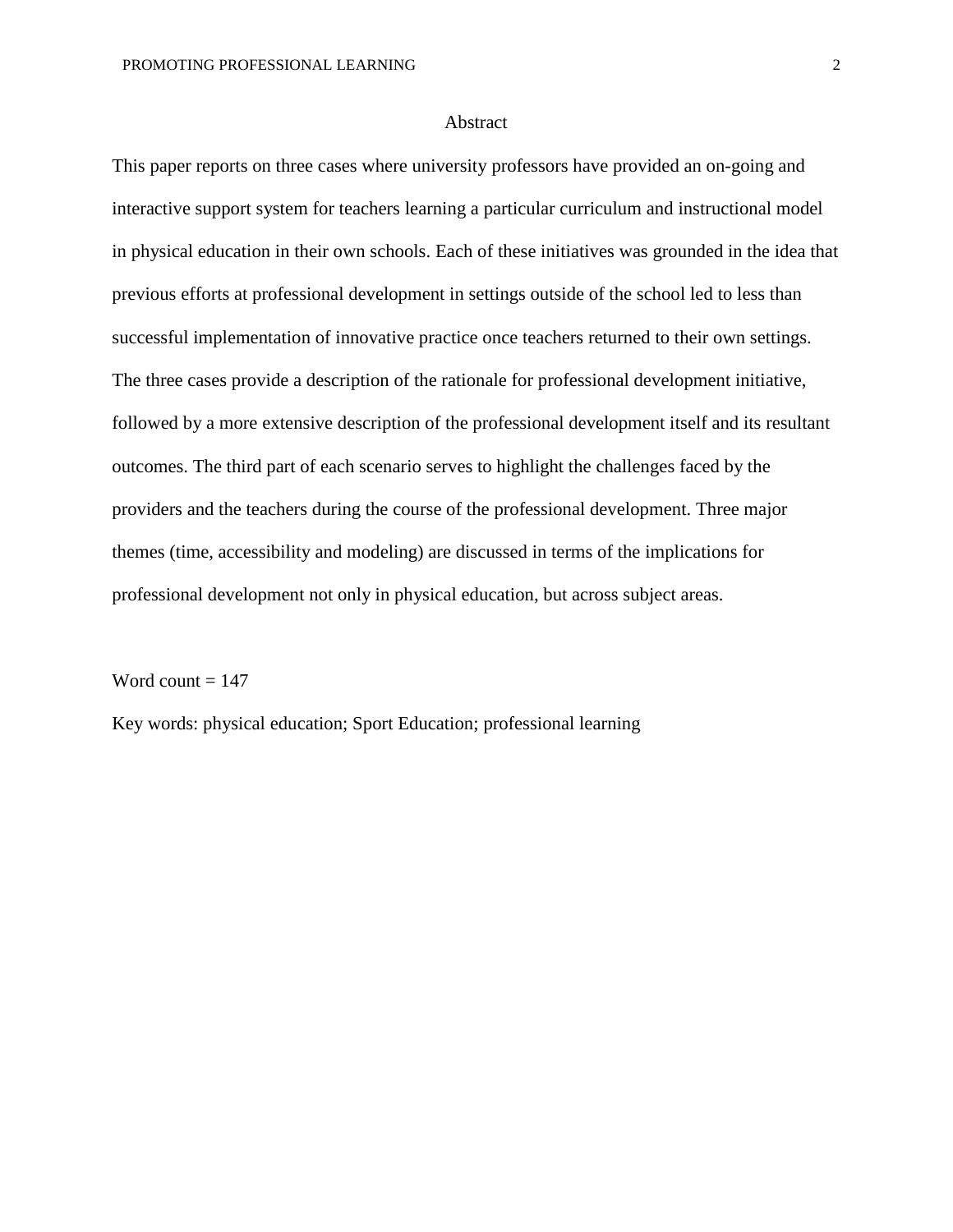Promoting Professional Learning Through On-Going and Interactive Support: Three Cases within Physical Education

While many authors in various different contexts have reported positive outcomes from professional development initiatives (Garet, Porter, Desimone, Birman and Yoon, 2001; Glovera and Miller, 2009; Timperley, Parra, and Bertanees, 2009), there is also evidence that good intentions do not always meet reality. Specifically, Burbank and Kauchak (2003) note that professional development opportunities are often limited in the degree to which teachers can work actively and collaboratively, and encourage initiative in which teachers can generate, invest in, and participate actively and equally in the professional development opportunities before them. Within physical education, for example, Armour and Yelling (2007) have suggested that many programs suffer from "problems of relevance" and therefore make it difficult for teachers to apply their new knowledge in their own school contexts. Instead, Armour and Yelling (2007) suggest that the provision of professional development could be turned on its head, with teachers setting the agenda based upon their own collaborative assessment of their pupils' learning needs. Indeed, the general conclusion from a series of studies in the delivery of professional development is that (i) teachers need to see how their practice impacts student learning for them to continue use of the practice, (ii) staff development programs must provide continual support and follow-up after initial training, and (iii) such programs must address the needs of teachers and their local contexts (Bechtel and O'Sullivan, 2006; Guskey, 2002; Schwager and Doolittle, 1988).

Essentially, this change in focus has encouraged a change in rhetoric from the traditional conception of "professional development" to one of "professional learning". Professional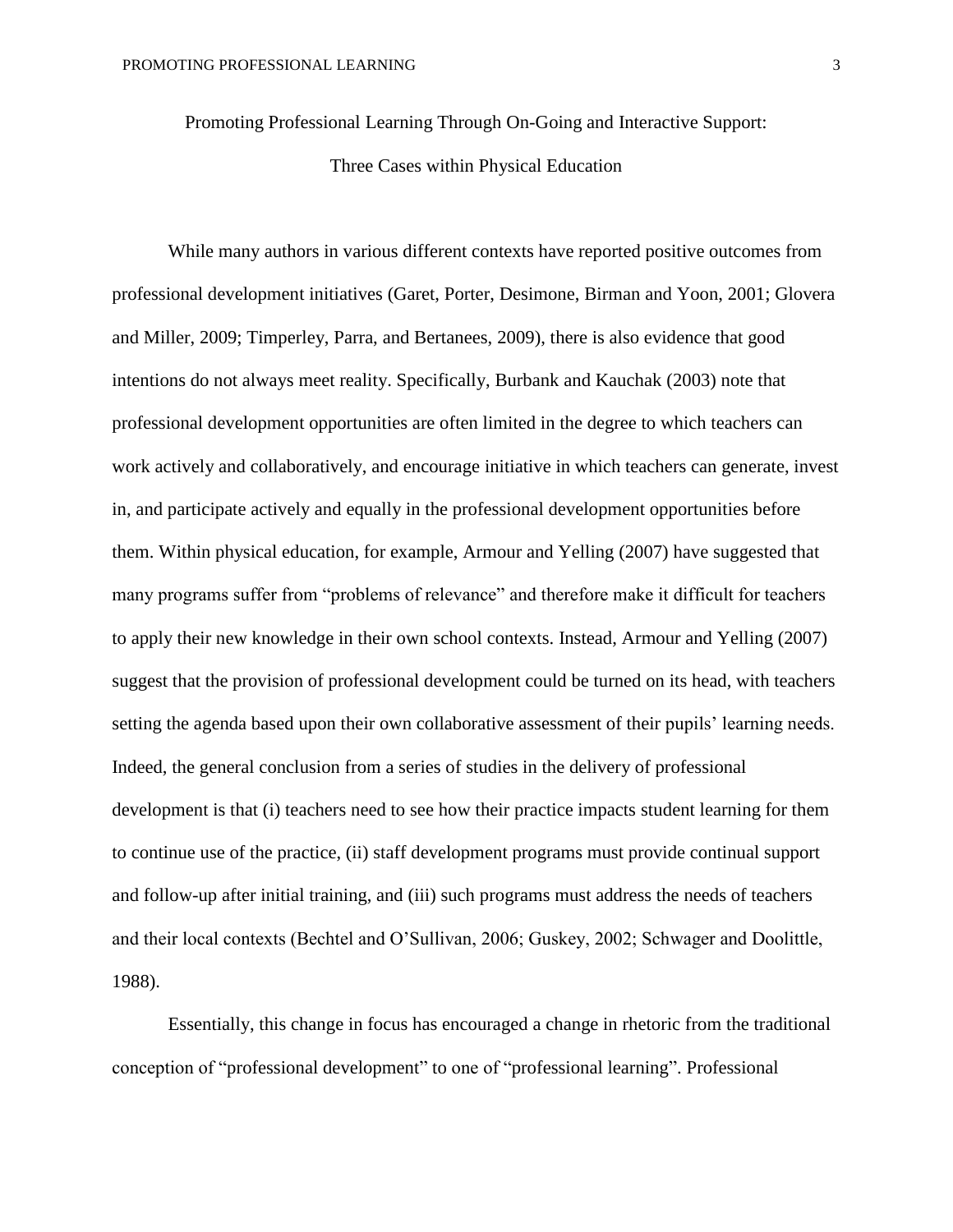development typically tends to refer to formal courses, and there has been criticism of such efforts where these opportunities are one-off events, providing little or no follow-up support (Armour and Yelling, 2004; Mockler, 2005). Saying that, professional development does strive to include the desire to enhance student learning experiences, the need to reconceptualise learning and teaching in the context of increasing and widening participation, as well as curriculum change (Edwards and Nicoll, 2006).

Professional learning, on the other hand, constitutes the learning that is undertaken on a daily basis embedded within the remit of teaching, is underpinned by research and practice-based evidence, and is supported by a professional learning community (Berry, Clemans and Kostogritz, 2007). Such informal learning "occurs apart from formal courses or institutions, but at the same time 'explicitly' informal learning is carefully defined as that learning which is intentioned and/or identified by the learner, as compared to 'incidental' learning which is unintended and/or unidentified by the learner" (Smaller, 2005, p. 547).

With respect to such learning, Darling-Hammond and McLaughlin (2011, p. 81) remind us that "teachers learn by doing, reading, and reflecting (just as students do); by collaborating with other teachers; by looking closely at students and their work; and by sharing what they see." To this end, these authors also note that this learning requires settings in which there is support for teacher inquiry and collaboration. In particular, the strategies used in any initiatives to promote teacher learning should be grounded in teachers' questions and concerns. To that end, one of the most commonly referenced of these strategies is action research (Jaipal and Figg, 2011), in which teams of educators who work together in cycles of reflection and informed practice in order to teams of educators who work together in order to increase their knowledge of teaching and learning.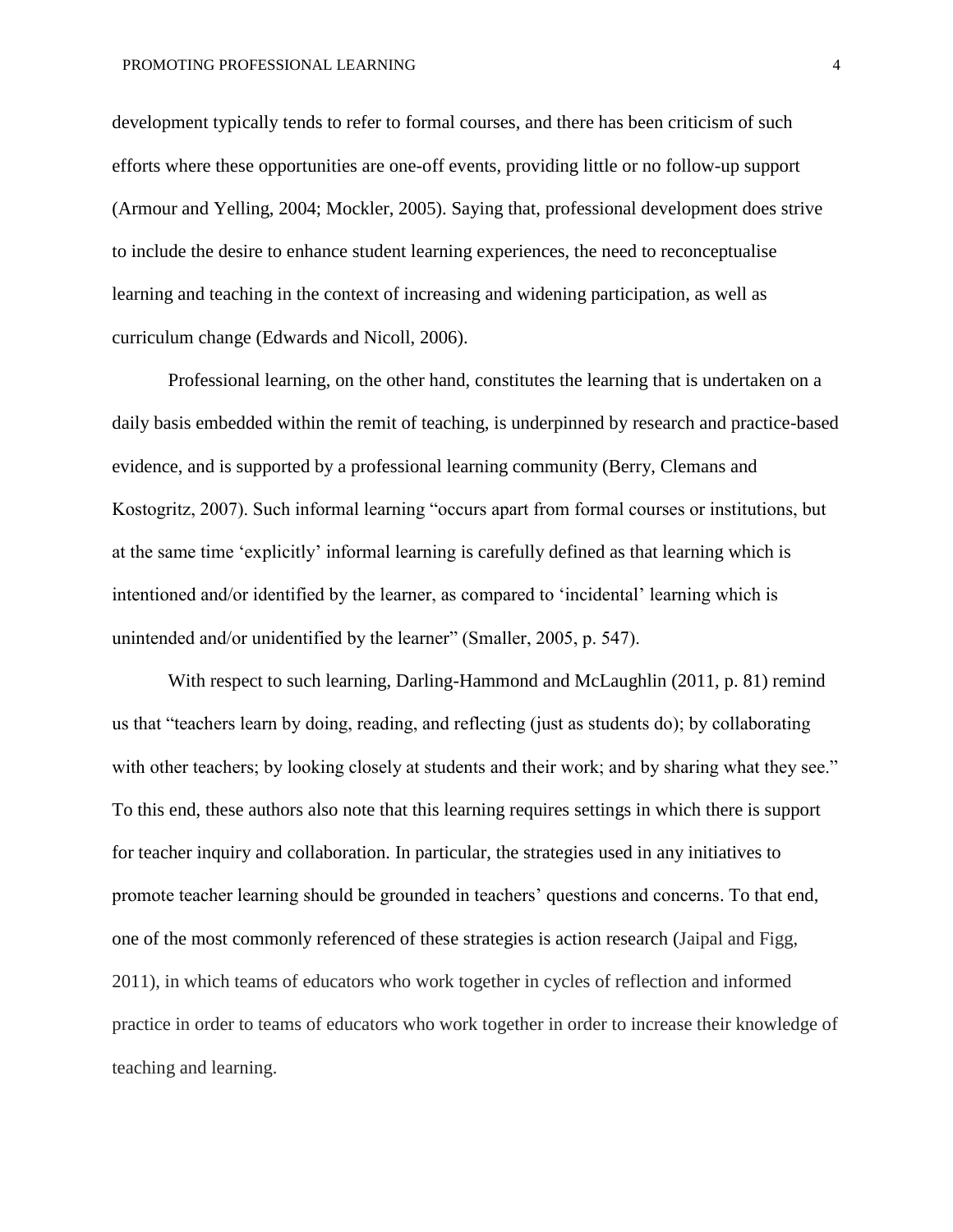In this paper we present three scenarios of how teacher educators were involved with teachers in introducing and up-skilling teachers in a particular curriculum and instruction model. The three scenarios came to light when the four authors were asked to present a conference symposium focused on teachers learning of Sport Education, a curriculum and instructional model. We draw specific attention to the fact that while we were each involved in delivering the same curriculum and instructional model, the social contexts and teachers with which we worked resulted in differing legitimate goals being identified. Each scenario does not reside in what is commonly understood as formalized "school-based teacher education" or "professional development schools". Rather, each illustrates the reality of individual teacher educators looking to initiate partnerships with teachers in the absence of either of the more formalized opportunities, with a view to supporting teachers to continuously develop their knowledge and skills. Each scenario conveys the reciprocated learning and developmental possibilities for the experienced teachers and teacher educators. The teacher educators were transferring their role from a higher education institution to a school. Experienced teachers were involved in trying out and evaluating new practices, while teacher educators developed their learning through addressing the needs and interests of the teachers they worked with. In the three case studies shared in this paper, each teacher had identified their own needs and expectations and approached the respective teacher educators to discuss their particular context and how best to provide support. The teacher educator support was in no way imposed upon them. As noted by Fransson, van Lakerveld and Rohtma (2009, pp. 83-84):

> If possible, the formulation of the goals and the design of the activities could be a joint activity of all participants and part of the activities of in-service learning. In this process, it is important that participants visualize the change: the desired effect, the present position and the route forward to reach the desired position (…) By engaging into a dialogue with the contractors and the teachers, the in-service learning gains legitimacy and support, and as a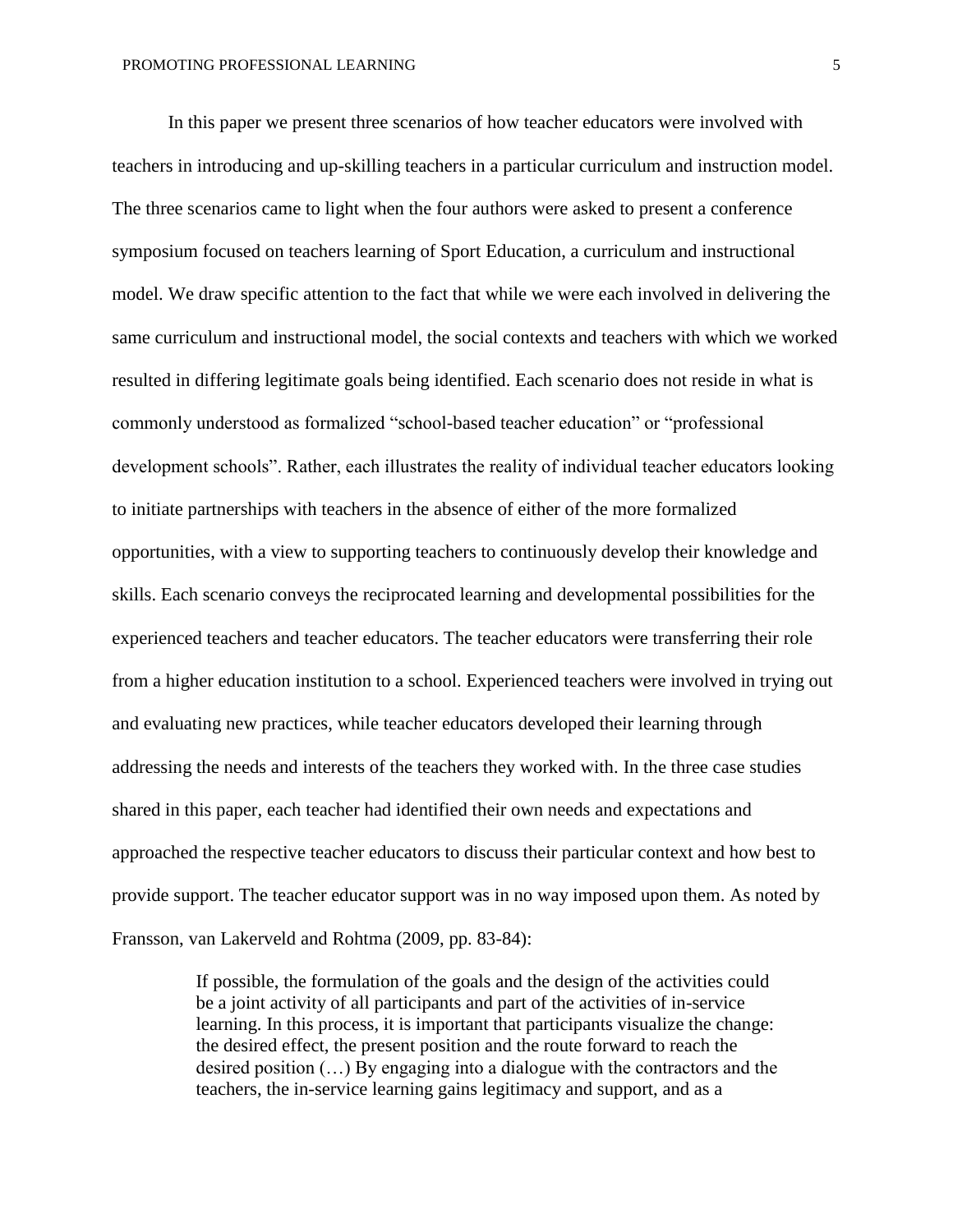consequence resistance towards learning, innovation and change tends to be reduced.

#### **Professional development and learning in physical education**

It has been noted previously that there is a level of frustration with the physical education professional development literature favouring the focus on the in-service component of the continuum. There has been less consideration as to how professional learning can be instilled during initial teacher education. This is particularly with a view to preparing physical education pre-service teachers to understand and enact how best professional learning can be embedded in their own practice and the practices of other teachers (Author, 2011a; Author, 2012a). There continues to be an interest in determining the most effective way in which to enhance the professional development experiences of practicing physical education teachers (Armour, 2011). A more recent move is to a body of literature that expands the professional development and professional learning in physical education discussion to being embedded in school-university partnerships and communities of practice (Parker, Templin and Setiawan, 2012; Patton, 2012).

Each of the professional learning opportunities shared in this paper are related to teachers learning how to most effectively deliver a specific curriculum and instructional model. The relatively recent development and investment in using curriculum and instructional models within school physical education (Lund and Tannehill, 2010; Metzler, 2011) has contributed to such professional learning needs. Aimed at presenting a comprehensive and coherent plan for teaching, these models provide what Meltzer (2011) describes as blueprints for learning, in that they present explicit intended learning outcomes and ways of designing developmentally appropriate and sequenced learning activities. Of all the instructional models discussed by Metzler, there is one in particular that has garnered significant adoption by numerous teachers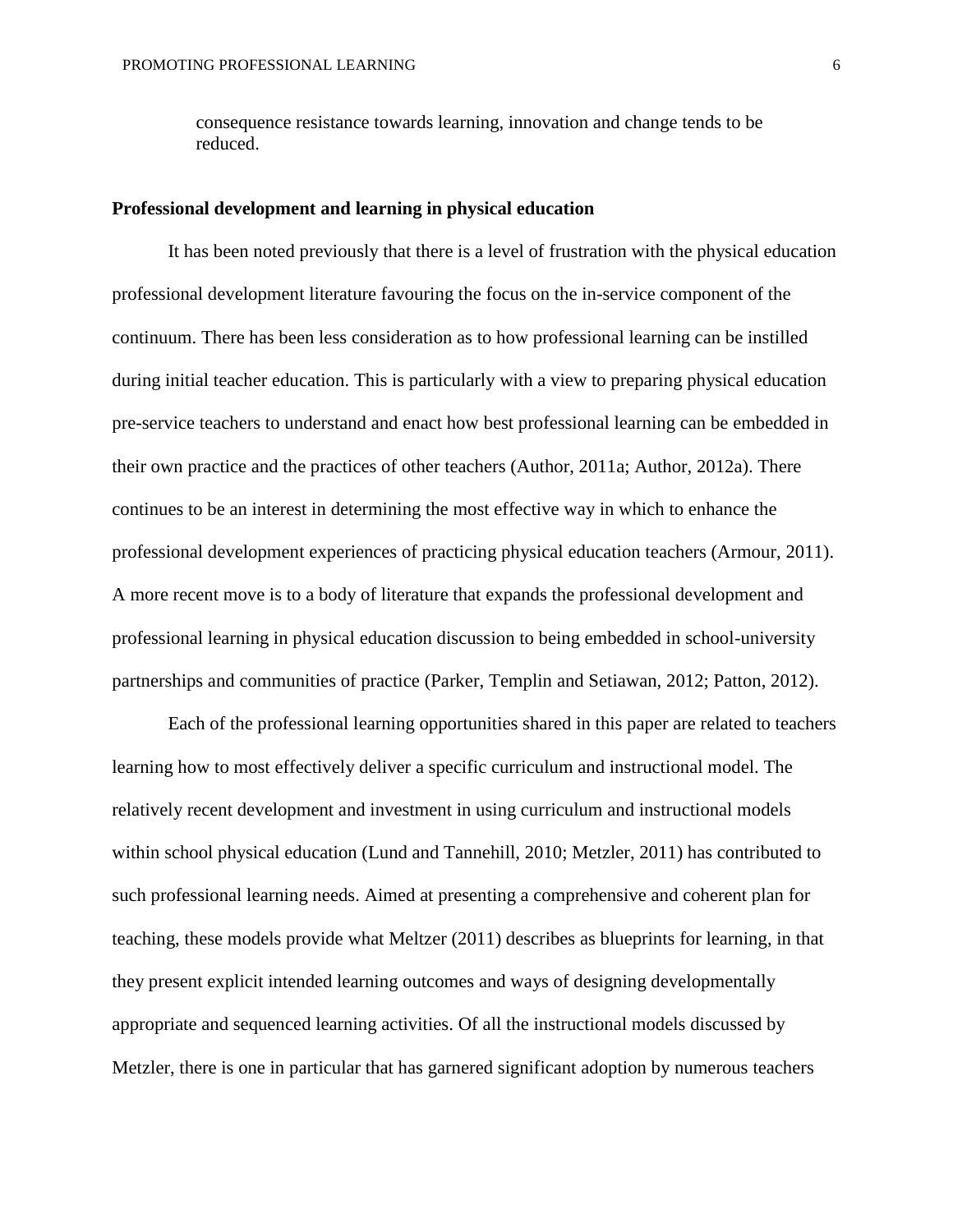across the globe. Called "Sport Education", this model seeks to provide positive and engaging sporting experiences for young people in schools in order that they become "players in the fullest sense and to help them develop as competent, literate and enthusiastic sportspersons" (Author, 2011b, p. 5). With its philosophy of greater depth of coverage of content and an expanded set of content goals, Sport Education was designed to integrate skills, strategies, and aspects of sport culture in a context in which students participate in an environment emphasizing fair play, equity, and inclusiveness (Author, 2003).

Since its introduction, Sport Education has been adopted by teachers in many countries, and there has been a systematic evaluation of students' and teachers' responses. Examples include studies from the United States (Author , 1996), Australia (Alexander and Luckman, 2001), the United Kingdom (Clarke & Quill, 2003), Ireland (Author, 2007), Spain (Author, 2010a), Cyprus (Author, 2012b) and Russia (Author, 2010b). As an executive summary of these findings, for young people Sport Education is seen as an attractive form of physical education as they perceive there is a level of curriculum ownership, particularly as they take roles and responsibilities as part of a persisting team. For teachers, the main attraction aside from increased student enthusiasm is that the model allows for a release from a direct instructional role which allows for more individual attention to students and the ability to achieve other pedagogical tasks such as assessment (Kinchin, 2006). The model has also been significantly evaluated by researchers who have produced over 60 empirical publications examining various aspects of the model (Author, 2011c).

While the initial research on Sport Education was descriptive and reached the outcomes described above, more recent research has been directed towards two areas. The first is the ability of a Sport Education season to achieve the stated goals of the model (i.e., the development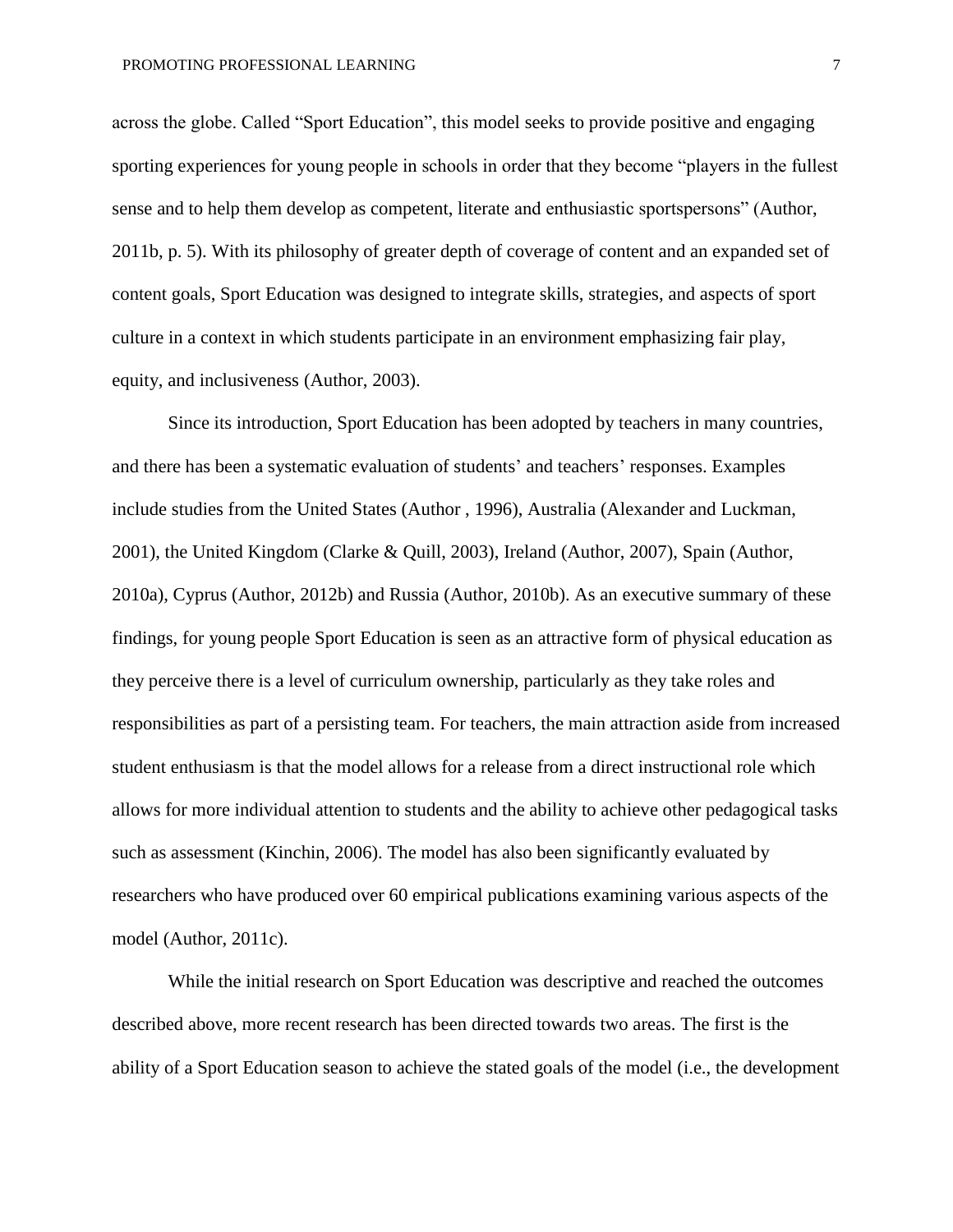of competent, literate, and enthusiastic sports players). Concurrently, a number of researchers have focused upon the ways in which teachers learn how to use the model. Such studies have examined the success (or not) of various delivery strategies that sport pedagogy academic staff have employed in introducing teachers to the model and supporting them during implementation.

In this paper we focus on the professional learning of teachers as they are introduced to Sport Education. While university teacher educators have the potential for more prolonged engagement with their pre-service students, professional development initiatives within school physical education are often limited to much shorter time periods, often taking the form of workshops. However, as Ko, Wallhead, and Ward (2006) report, when practicing teachers only learn about Sport Education in workshops and seminars without in-school follow up, they do not achieve anything beyond a superficial level of learning of the relatively complex pedagogical strategies involved in teaching. Consistent with previous discussion, Ko, Wallhead and Ward (2006) note that a failure to provide formal support mechanisms designed to overcome the various contextual barriers that occur in schools leads to implementations that often fail to achieve the fundamental goals of the model.

The goal of the paper is to describe a number of initiatives that have been implemented in order to provide an on-going and interactive support system for teachers learning Sport Education in their own schools. Beyond these descriptions, however, we attempt to problematize these attempts in order to better understand and develop ways they can be realized within the constraints of both those delivering professional development initiatives as well as the teachers who are learning to incorporate new skills and instructional strategies.

Three international scenarios are presented in this paper. For each, we follow a consistent format. First, we briefly describe the professional development initiative and provide a rational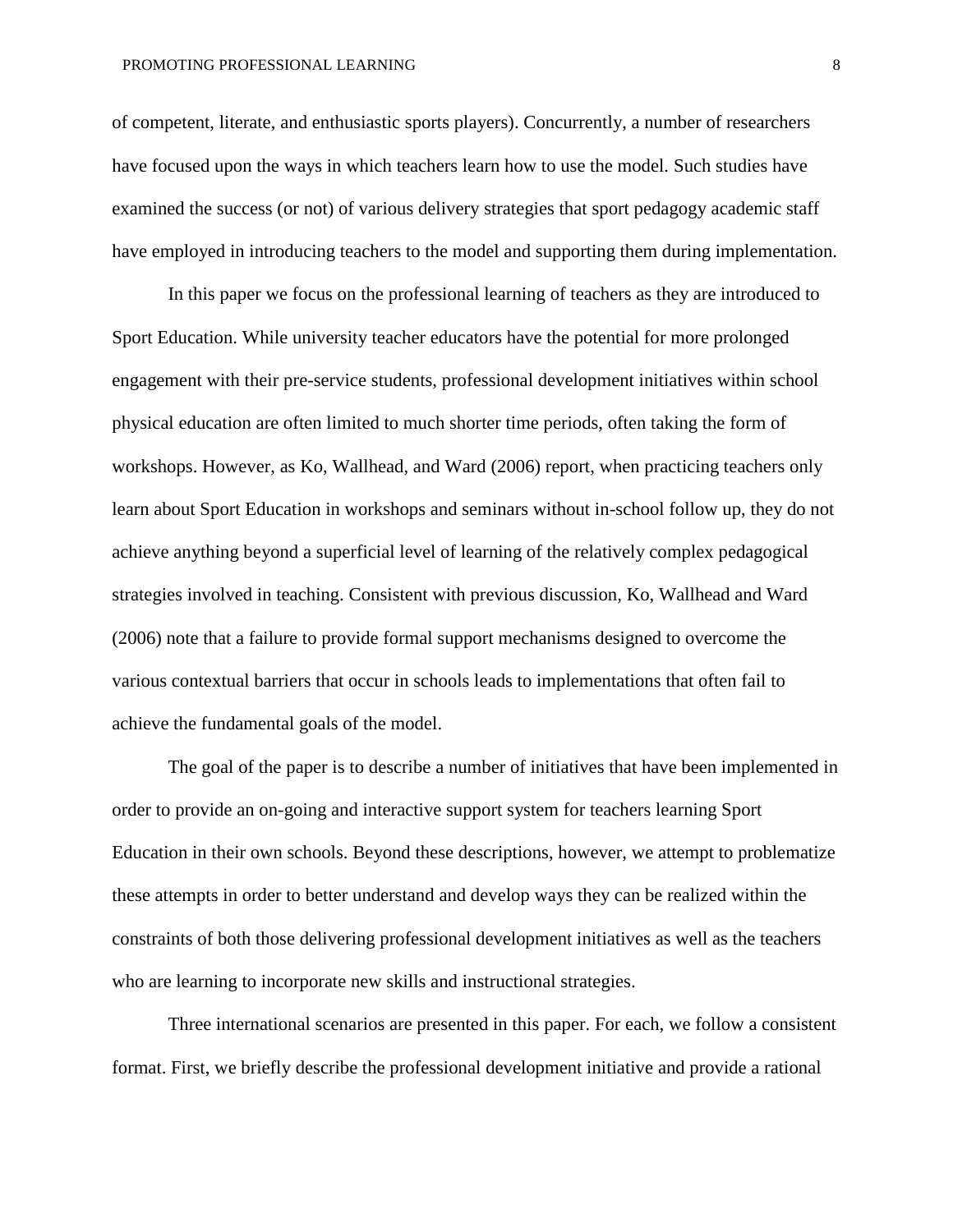for the format of its delivery. This is followed by a more extensive description of the professional development itself and its resultant outcomes. The third part of each scenario serves to highlight the challenges faced by the providers and the teachers during the course of the professional development initiative. In the discussion part of the paper the major themes from these scenarios are presented in terms of the implications for professional development not only in physical education, but across subject areas. The three sites (Ireland, Spain and Taiwan) represented essentially a convenience sample, as the authors of this paper were located in those countries. Nonetheless, in all three cases, the teachers in the schools were attempting their first efforts with the Sport Education model. This factor, combined with the idea that the learning of the model was achieved through the on-going collaboration, is more significant than the locale of the sites of implementation. The evaluation methods for each site varied. The Irish site relied on interviews with the teachers and observations of the teacher educators. At the end of the Spanish program, all teachers completed a survey that sought opinion on the learning experience and the effectiveness of the physical educators who developed the initiative. On completion of the survey, all teachers were interviewed. Due to one of the key elements of assessment in the Taiwan scenario being that of fidelity (i.e., whether or not a teacher who was previously unfamiliar with the model would be able to deliver an authentic Sport Education season), the fidelity of the season was assessed by examining the degree of congruence of planned and actual teacher behaviors to known and immutable tenets of Sport Education.

# **Scenario one: Modeling Sport Education to primary generalist teachers in Ireland**

*Initiative and rationale.* The aim of this initiative was to undertake a modeling approach with a teacher educator acting as lead instructor in the design and delivery of a Sport Education athletics season to 48 fourth class students (aged 8 and 9 years) across two physical education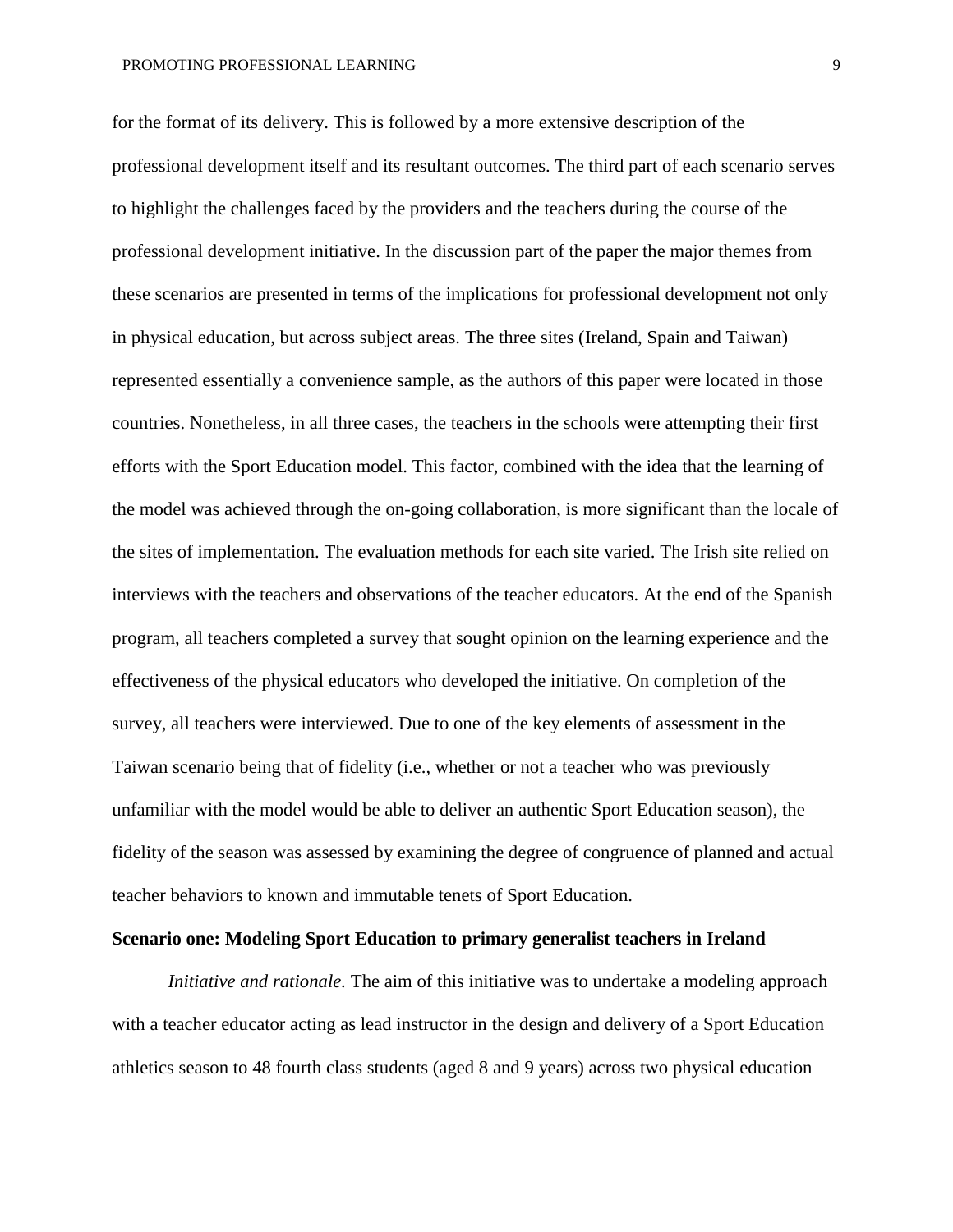classes. In Ireland, primary class teachers deliver all curriculum areas and consequently there is limited scope for the employment of primary physical education specialists. Similar to international practice, primary teacher candidates in Ireland receive only limited training in physical education and thus often lack knowledge and confidence to teach this content. Subsequently, it was felt that the modeling approach would be an effective way to instill in teachers an understanding of how best to design and deliver a Sport Education season.

*Professional development initiative and outcomes*. The professional development initiative was by no means imposed. One of the two generalist primary teachers in the study had previously been involved in a Sport Education initiative across a number of schools (Author, 2012c) and subsequently, along with her colleague, was proactive in inviting the teacher educator to the school to deliver Sport Education. It was agreed that, on a weekly basis, as a track and field athletics season was being delivered by the teacher educator, the two teachers would parallel the design of an orienteering season they intended to deliver on completion of the athletics season. The particular interest was to examine whether the modeling of Sport Education would provide the primary teachers with sufficient knowledge, skill and confidence to plan and deliver a Sport Education season. That is, provide an example of "how to do Sport Education" for adaptation and application to the design of their own Sport Education season, encouraging the teachers to learn together as well as interact and collaborate with those who have expertise in Sport Education pedagogy.

Each class met weekly for physical education over eight weeks in 45-minute sessions held in a large sports hall. In week nine, the two classes came together for a double period to participate in the athletics culminating event. The primary teachers of each class observed and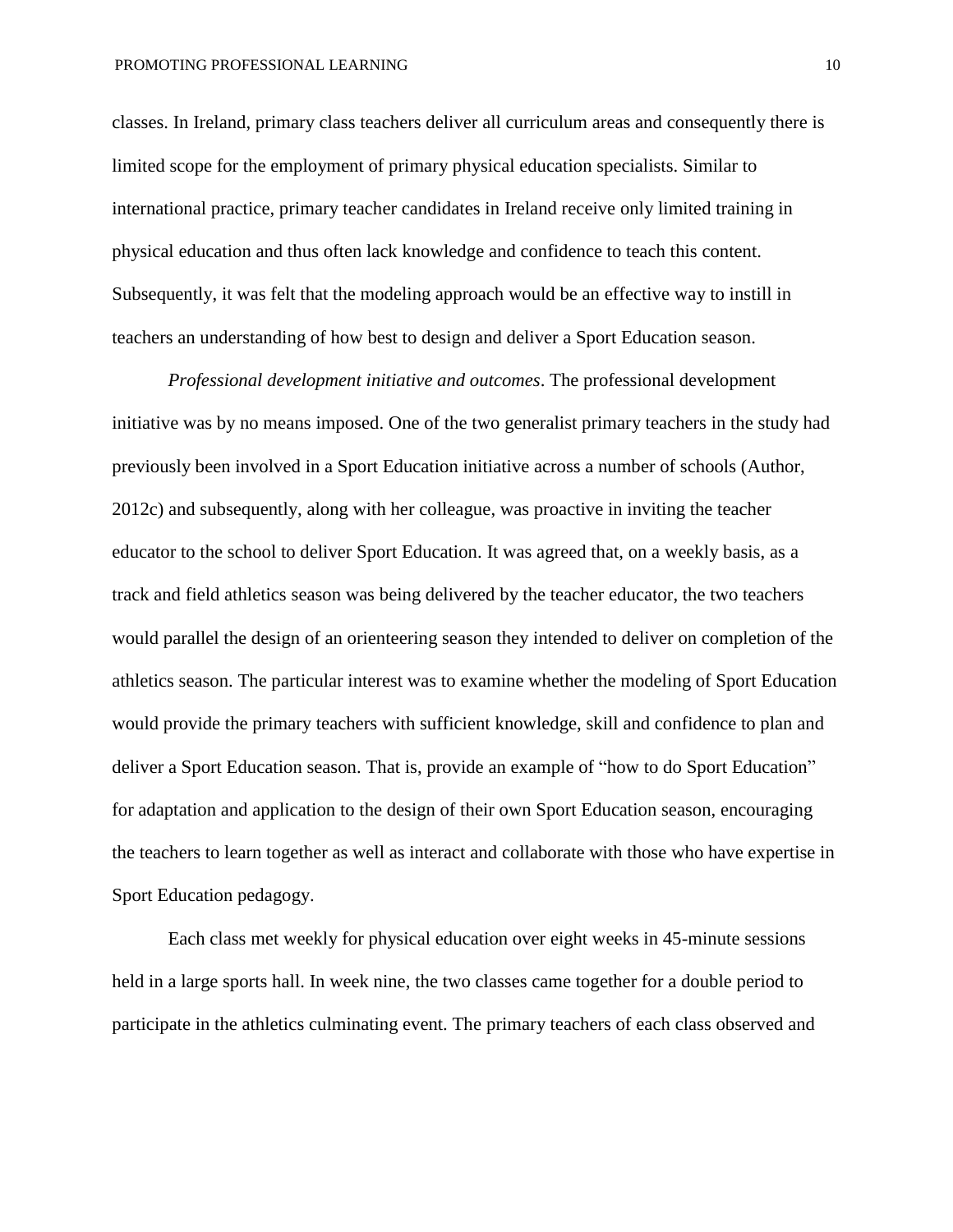assisted with instruction, and informally interacted on the planning of the season. The detail of the Sport Education athletics season delivered is reported by Author (2012d).

Focusing on the teachers' reactions to the modeling experience, they conveyed that the experience allowed them not only to observe "how to do Sport Education" but also alerted them to how students reacted to Sport Education, particularly students embracing the opportunity to undertake different roles during the physical education class. In exploring the teachers' perspectives on their intention of implementing Sport Education in the future, a number of issues arose. The teachers reported that the two aspects of Sport Education they were most likely to continue to pursue in the Sport Education orienteering season they planned was (i) team affiliation and roles and responsibilities and (ii) festivity and culminating event. The teachers appreciated the intent and success (to some extent) of managerial and instructional task cards that had been a particular focus of the modeling, noting how they gained and focused students' attention. They noted hesitation in developing task cards further due to the reliance on students to not only read the instructions but also to adapt the task they were doing in accordance with the task card.

*Challenges*. Exposure to, and learning about, the Sport Education framework appeared to be the more successful outcome for the teachers through the modeling initiative than what the actual modeling initiative intended to offer in terms of an active role for teachers on a week-byweek basis and maintaining weekly notes on the intricacies of delivering Sport Education. The teachers admitted that they were not confident to transfer their exposure to Sport Education to another area within the physical education curriculum. It appeared that it was not the Sport Education framework that was the issue here but rather the teachers' lack of confidence in having sufficient knowledge in another content area of physical education to reconfigure a Sport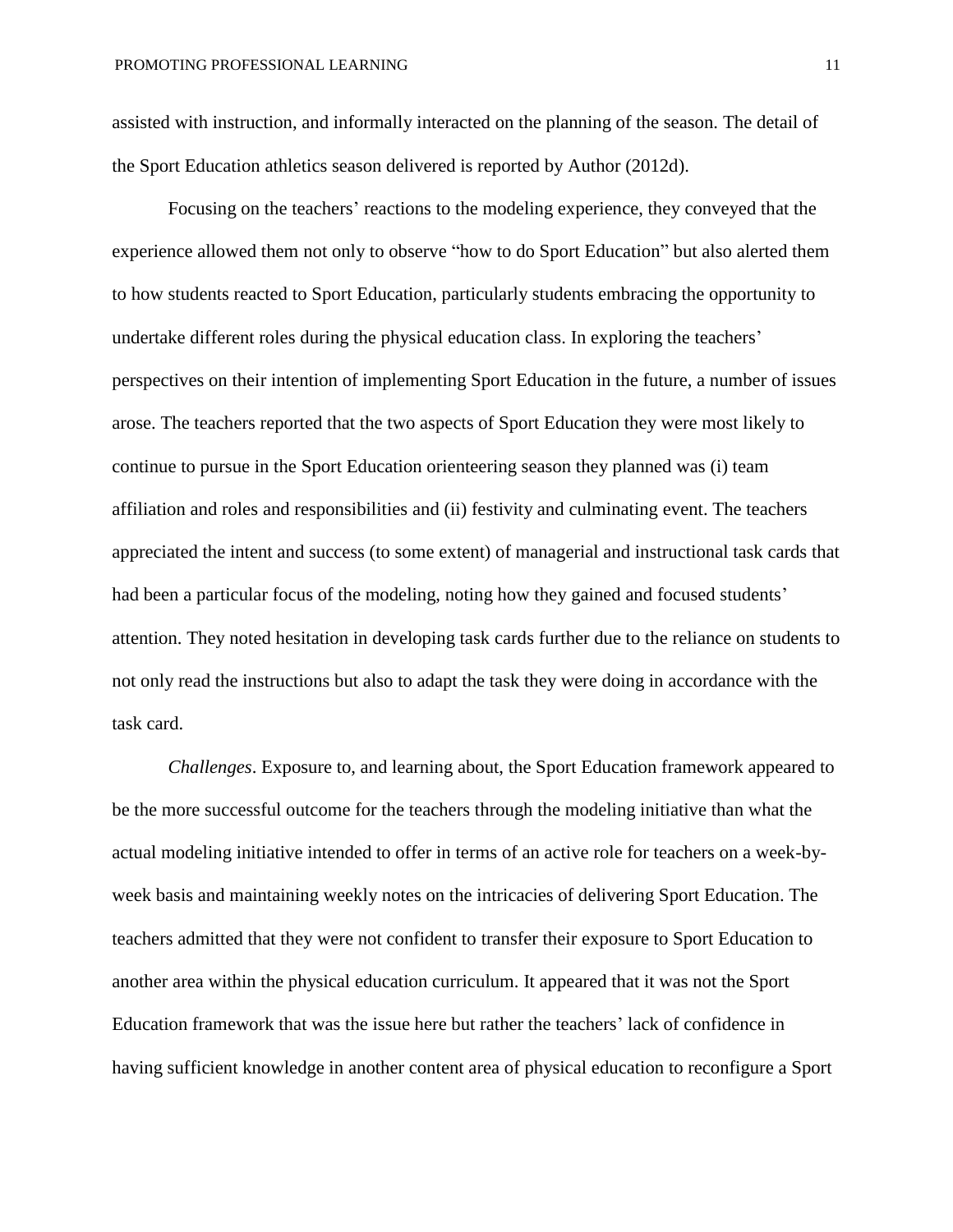Education season. A final issue that arose was finding sufficient space in their day to invest in professional learning, admitting that they would not have, or were not prepared to make available, the same amount of time the teacher educator had invested in preparing all the resources for the Sport Education season. The initial plan to have the teachers meet with the teacher educator on a weekly basis after each week's athletics class to parallel plan the orienteering season based on what the teacher educator had modeled that particular week did not transpire. This was due to the teachers being unable to find time in their teaching day.

# **Scenario two: On-going learning of Sport Education in Spain**

*Initiative and rationale.* The aim of this initiative was to promote the use of information and communication technologies and group, reflexive and active learning among a cohort of Spanish physical education specialist teachers. Professional development in Spain is planned around the Teachers Resource Centres and, within that framework, any university staff member and any other teaching professionals can design and propose professional development courses. In order to implement such a centre, approval has to be granted from the central Teacher Resource Center and the local Department of Education, before recruiting a minimum number of teachers interested in participating in the project.

*Professional development initiative and outcomes*.The main features of this professional development for Sport Education was based on the ideas of Ko, Wallhead, and Ward (2006), McCaughtry, Sofo, Rovegno, and Curtner-Smith (2004), and Author (2009b). It was delivered twice a week (one theoretical and one practical) during one month. The theoretical lessons involved the participants randomly assigned to teams (a feature consistent with the Sport Education model), before determining their team roles (researcher, secretary, reporter), team name, team color, team logo, and team goal for the professional development course. This was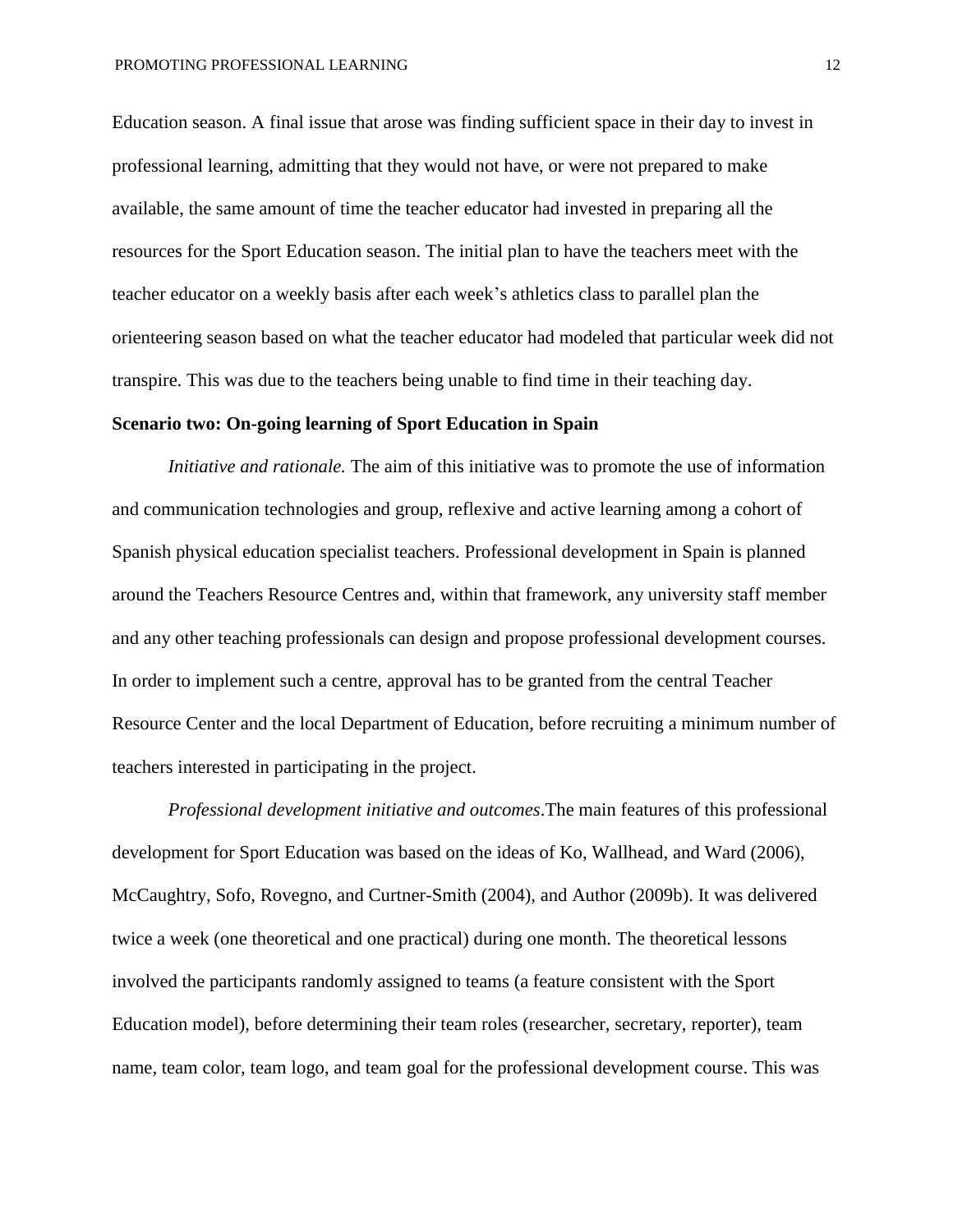followed by lectures describing the main features of Sport Education and within-team reflections about the content being taught. These reflections were guided by questions which related to the specific aspects of the model that was being introduced that week (e.g., team selection, modified games, or assessment). Teachers also viewed sample lessons of each phase of the model which was followed by an analysis of the lesson conducted by the teacher educator in order to discuss concerns and promote team discussion. Finally a team assessment of the content was conducted.

During the practical components of the delivery there was (i) a review of the key points, goals and key issues that had been shared earlier in the week through the practical class, (ii) practice within teams of the newly assigned practical roles (captain, coach, player, referee, equipment and scorekeeper), (iii) reflection and critical analysis of the large group session by each of the participants, and (iv) the sharing of personal experiences of some teachers who had a previous experience with Sport Education seasons.

Following these practical sessions, all participants began to plan their first season, and following feedback from the whole group, were encouraged to apply them in their school settings. Implementation was supported through briefing and debriefing sessions via e-mails, and telephone conversations similar to the process used by Author (2009b). A wiki was also developed as a depository for all the materials needed by teachers as well as a forum in which they could post their reflective teaching logs.

During the implementation phase, a weekly group meeting was held to allow the participants to share their experiences and feedback. At the completion of the professional development initiative, the program was evaluated to determine (i) teacher learning/understanding of the main theoretical and practical features of Sport Education, (ii) the instruction and fidelity of a season in their schools, and (iii) the perception of learning and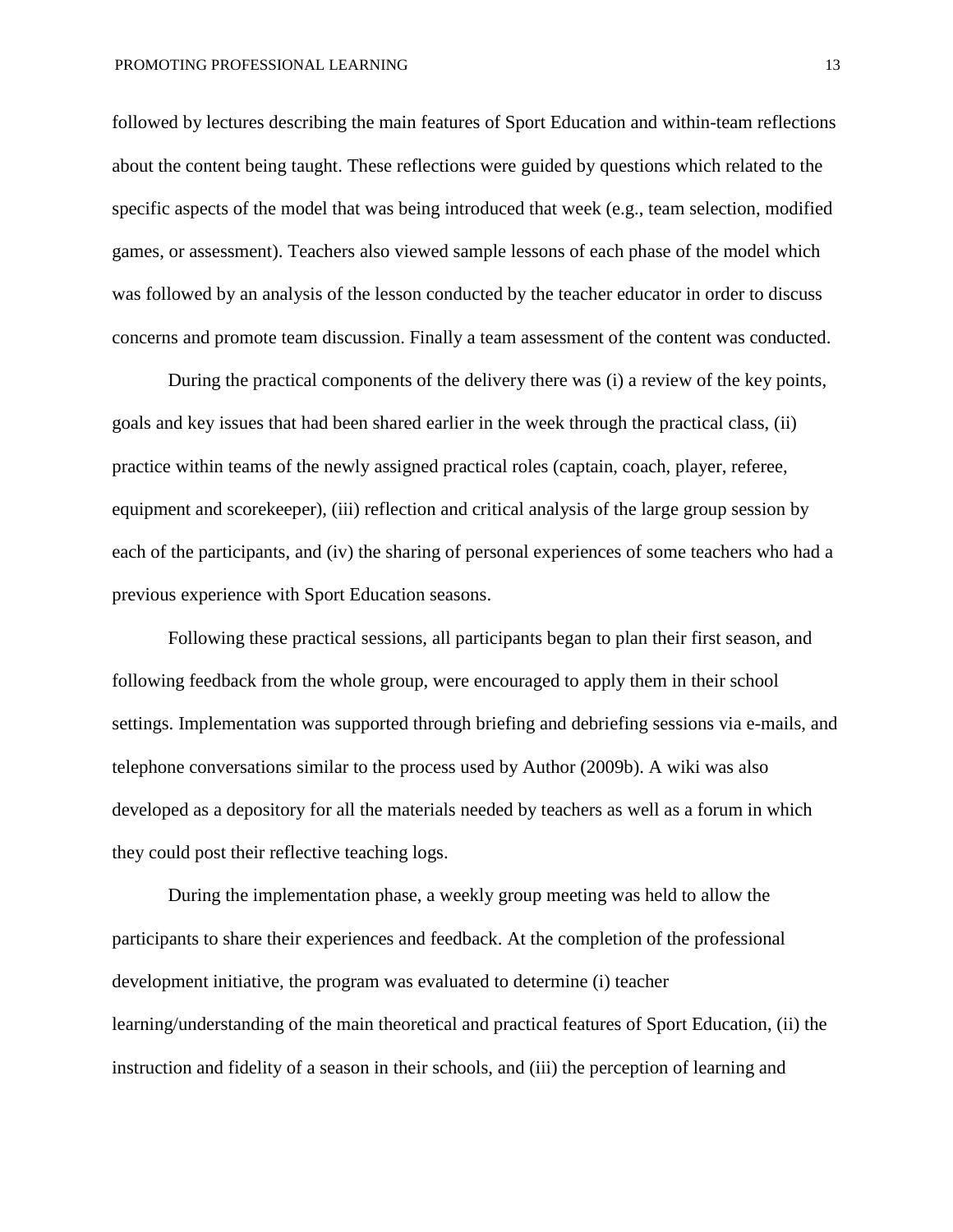enthusiasm of the students who "lived the curriculum" (Author, 2011a). Analysis of the teachers' logs and interviews suggested a need for less theory and more opportunity to experience the different components of Sport Education and physical education mediums (e.g., team, individual sports, and dance. The teachers stated they would like more sample lessons and more group discussion for a more comprehensive understanding of the core features of the model. They also commented that they had too much work to do in such a short period of time to support the Sport Education season (e.g., wiki, blog, practice plans, and homework). Lastly, while the teachers had initial reservations about whether they were sufficiently competent to plan the first season in their own, they were appreciative of the weekly meetings, the informal discussions, and the round tables where they could share experiences with peers.

*Challenges and obstacles.* Feedback suggested that teachers developed self-efficacy, but were still reliant on the on-site visits to confirm they were remaining true to the intent of the model and to resolve problems. There were also some issues with respect to the teachers' motivation for participation in the professional development course. It became evident that some teachers undertook the professional development course in the first instance in order to gain credits to improve their teaching standing. By consequence, also expected some form of extrinsic rewards (e.g., equipment) and this appeared to be favoured over the intrinsic motivation of learning and improving the quality of their teaching.

#### **Scenario three: Using distance technologies in Taiwan**

*Initiative and rationale.* The purpose of this project was to provide a physical education teacher in Taiwan with a professional development initiative that began on-site and was then continued through a long-distance, web-based platform. The curricular focus of the professional development initiative was Sport Education. In Taiwan, there is no requirement for physical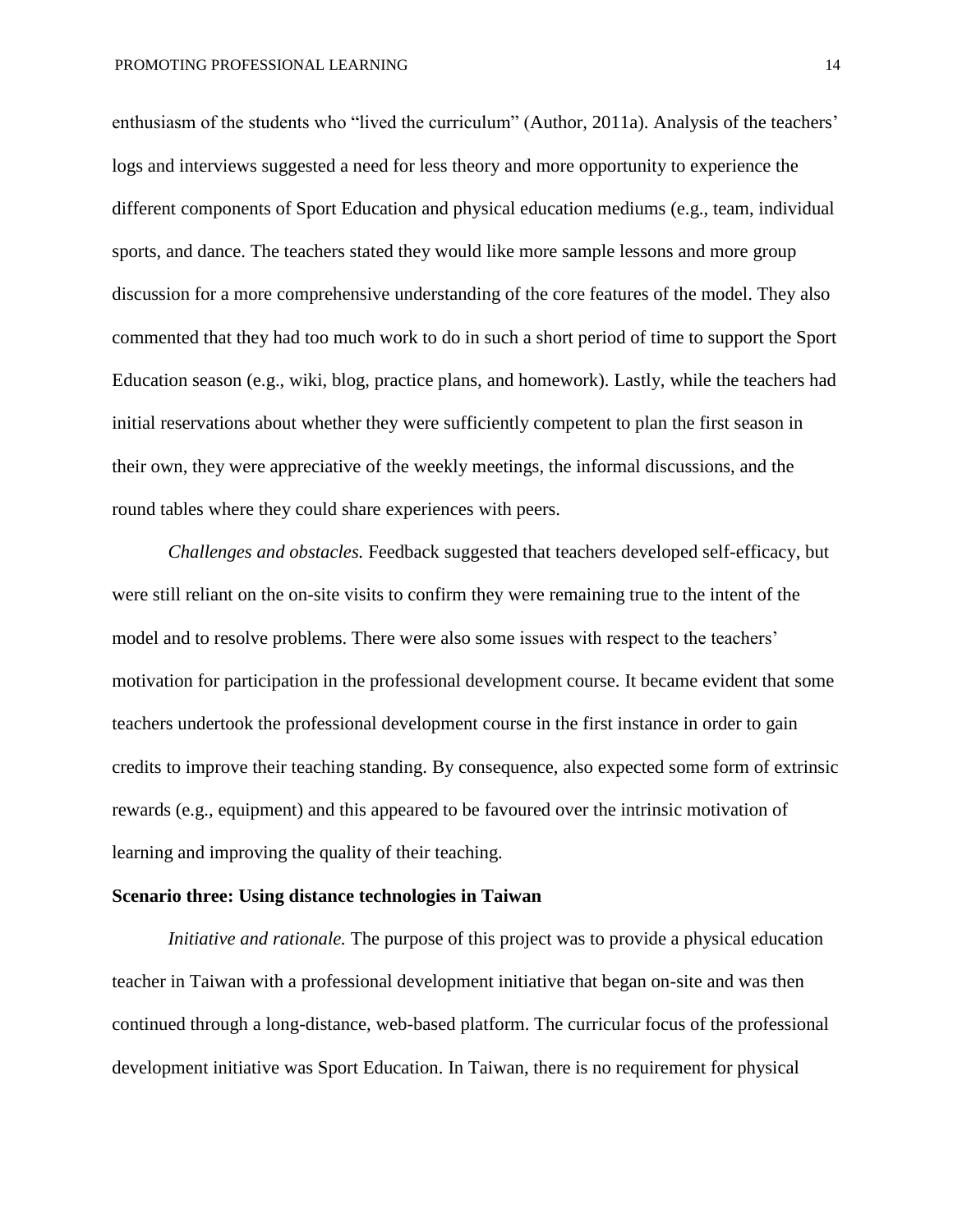education teachers to attend or participate in continuous learning activities and these activities are not funded by the government (Author, 2013). Therefore, opportunities for meaningful engagement in continuous professional development within the country for physical educators are extremely limited.

However, with the advent and rapid development of distant education technologies, innovative approaches to the modes of delivering professional development present unique opportunities of providing access to long distance and web-based forms of professional development to those who are in remote locales or to those who may have limited access. The project was carried out at a school located in northwestern Taiwan.

*Professional development initiative and outcomes*. The professional development initiative was voluntary and followed the established seven phases of providing an effective Sport Education Professional Development Program (Author, 2012b). These phases included (i) establishing a point of entry, (ii) recognizing the stakeholders and decision makers, (iii) marketing Sport Education, (iv) providing printed materials, (v) securing teachers' agreement and staying in contact, (vi) conducting the Sport Education workshop, and (vii) providing immersive and extensive professional development support.

While all phases of the initiative were enacted, the critical elements for this particular programme were the initial on-site workshop and subsequent long-distance and web-based professional development component. The initial on-site workshop, which lasted eight meetings, was carried out at the school and involved a Sport Education expert working with the physical education teacher on the key aspects of the model implementation. In addition, the complete Sport Education season and individual detailed lesson plans were collaboratively developed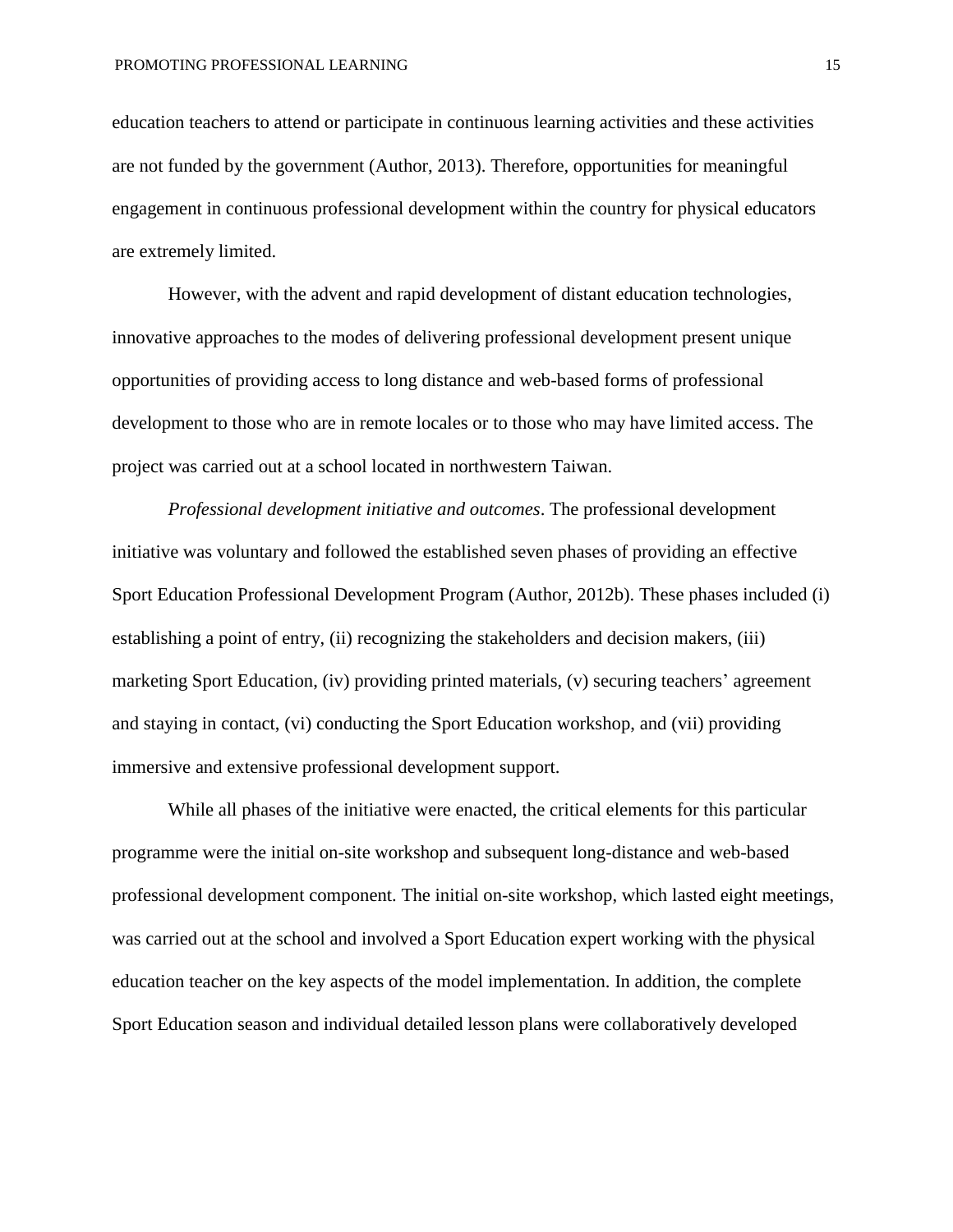during that time. It is worth noting that the Taiwanese physical education teacher was previously unfamiliar with Sport Education and previously utilized traditional pedagogies in his teaching.

The long-distance, web-based component emulated "the extensive on-site presence of the person delivering professional development to train, observe, and assist in curriculum implementations" and was carried out through a virtual platform and on-line presence (Author, 2009b, p. 105). Specifically, after the one-month workshop conducted on-site, the remainder of professional development was carried out during the Sport Education season through email correspondence, instant messaging, and online video-conferencing using Skype. The teacher regularly (before and after each lesson) communicated with the expert allowing for briefing and de-briefing sessions to take place. The teacher also created a website dedicated to the season that allowed the expert to view student profiles, team statistics, score sheet, action photos and short video clips. These immediate artifacts grounded and facilitated expert's understanding of the season's progress as well as pedagogical process implemented by the teacher relative to the model.

The complete details of the 22 lesson volleyball Sport Education season are described in the report by Author (2013). The Taiwanese physical education teacher was able to plan, organize, implement, and deliver an iteration of Sport Education that was consistent with immutable characteristics of the model following a long distance, web-based professional development program that began with an on-site workshop. However, the implementation of Sport Education required the teacher to alter his teaching style and move towards a different to him form of pedagogy. The teacher moved away from direct instruction, provided more responsibilities to students, and becameself-aware of the change that took place in his teaching and organizational skills. The structure of Sport Education required him to provide more efficient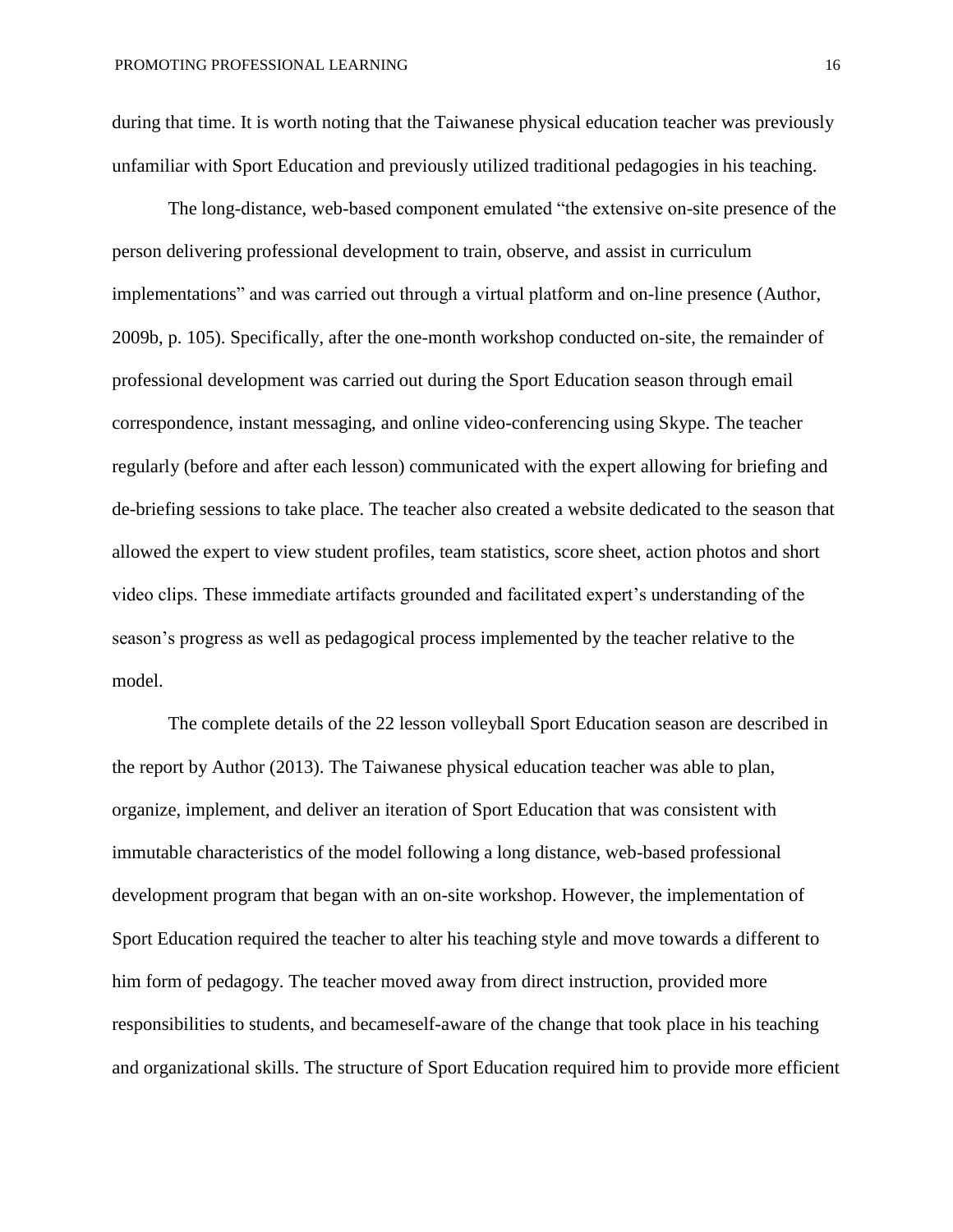organization and management, explicit instructions appropriate for peer teaching and student-led activities, and to teach not only rules, skills and strategies of a sport but also have an impact on students" ethical development.

*Challenges*. A number of situational constraints had an impact on the teacher, his teaching, the students, and the Sport Education season. When learning to teach Sport Education, the physical education teacher had to adopt this new knowledge in his school setting while concurrently negotiating contextual factors that limited the model's adoption. These situational constraints included school-specific and colleague-related factors.

School-specific situational constraints included unavailability of facilities and various school events. Limited facilities and uncooperative weather affected the planning of the season while other disruptions, such as track meets, semi-annual physical exams, field trips, midterm and final exams had an impact on a total of ten lessons and resulted in many adjustments being made during the season.

However, colleague related constraints were more significant. Specifically, the physical education teacher worked in a physical education department that included two other teachers, both of whom had seniority over him. During the planning phase, other teachers agreed to allocate both available volleyball courts to the Sport Education class. However, when students' enthusiasm and excitement became evident during pre-season and formal competition phases of Sport Education, the other teachers decided to conduct their own volleyball units falsely attributing the level of student enthusiasm to the sport. Consequently, the teacher who was conducting the Sport Education season was forced to share the volleyball courts with other classes. This change in the number of courts available for Sport Education resulted in a complete redesign of the competition format for the season. These challenges were mediated by the virtual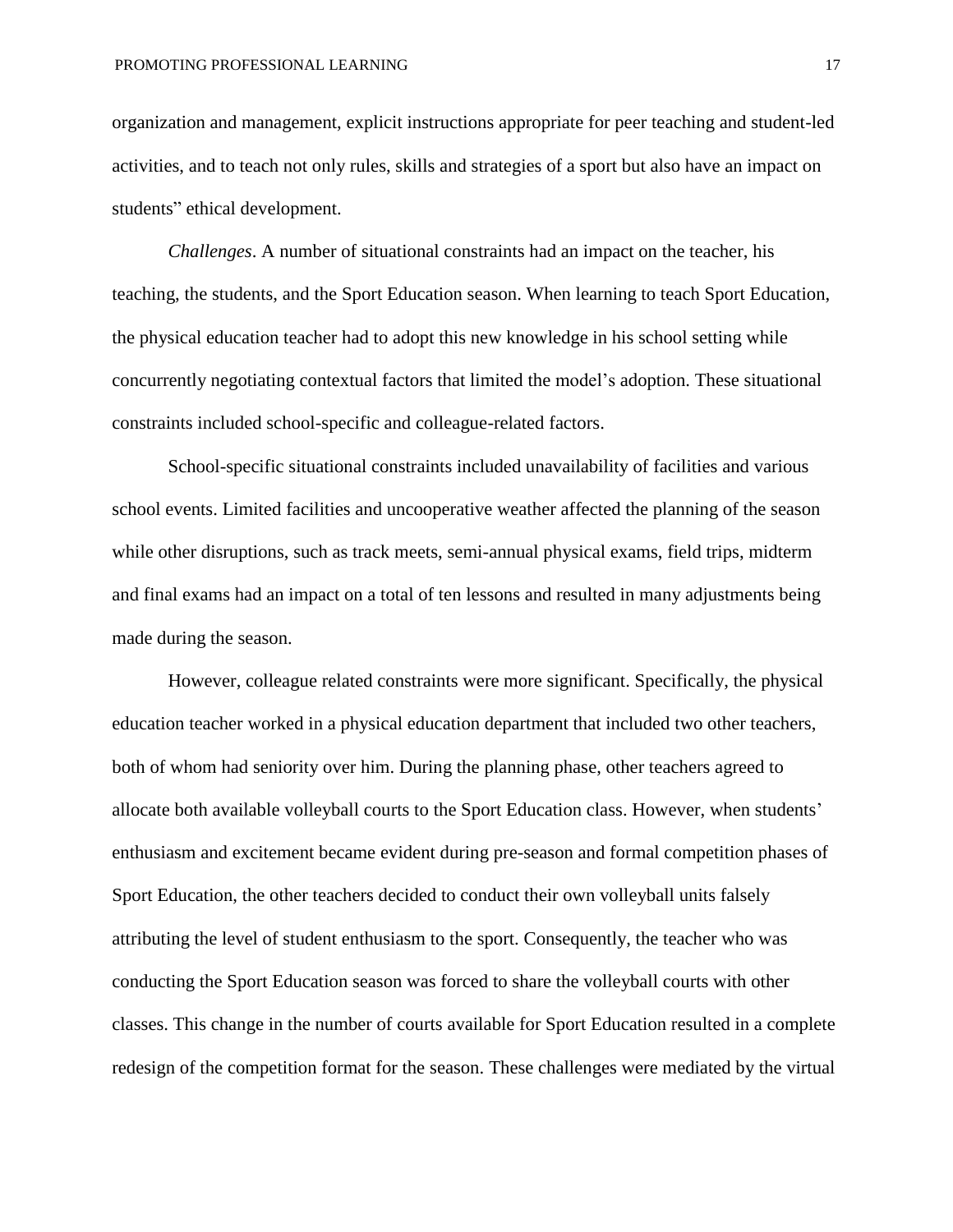omnipresence of the professional development support that helped sustain the curricular innovation. However their occurrences highlight the difficulties facing teachers who choose to deviate from traditional teaching and implement novel curricular approaches such as Sport Education. It also strengthens the support for previous research advocating the need for continual support, whether on-site (O"Sullivan and Deglau, 2006; Sinelnikov, 2009) or virtual (Chen et al., 2013).

#### **Discussion**

In attempting to provide an on-going and interactive support system for teachers learning Sport Education in their own schools, the three scenarios present here prompt us to consider the most effective ways to work with teachers. Such considerations that we visit in turn are (i) the necessary investment in time for teacher and teacher educators, (ii) the accessibility and availability of the professional development provider and (iii) the teacher educator leading by example as regards professional learning.

#### **Time investment**

Consistent across all three scenarios is the time commitment required from teachers and teacher educators. For the teacher educators' professional development, there was a requirement for a commitment of significant time towards the project. Importantly, this time extends beyond that found in more familiar professional development efforts with travelling to and from the school as well as the preparation of materials including lecture presentations, resources for teachers and other supporting documents. For such efforts to be sustainable, certain conditions must exist. First, universities who employ teacher educators must value their effort in terms of including it in their professional remit. In some universities within the United States, academic staff have a specific allocation in their workload for what is called "outreach." By definition this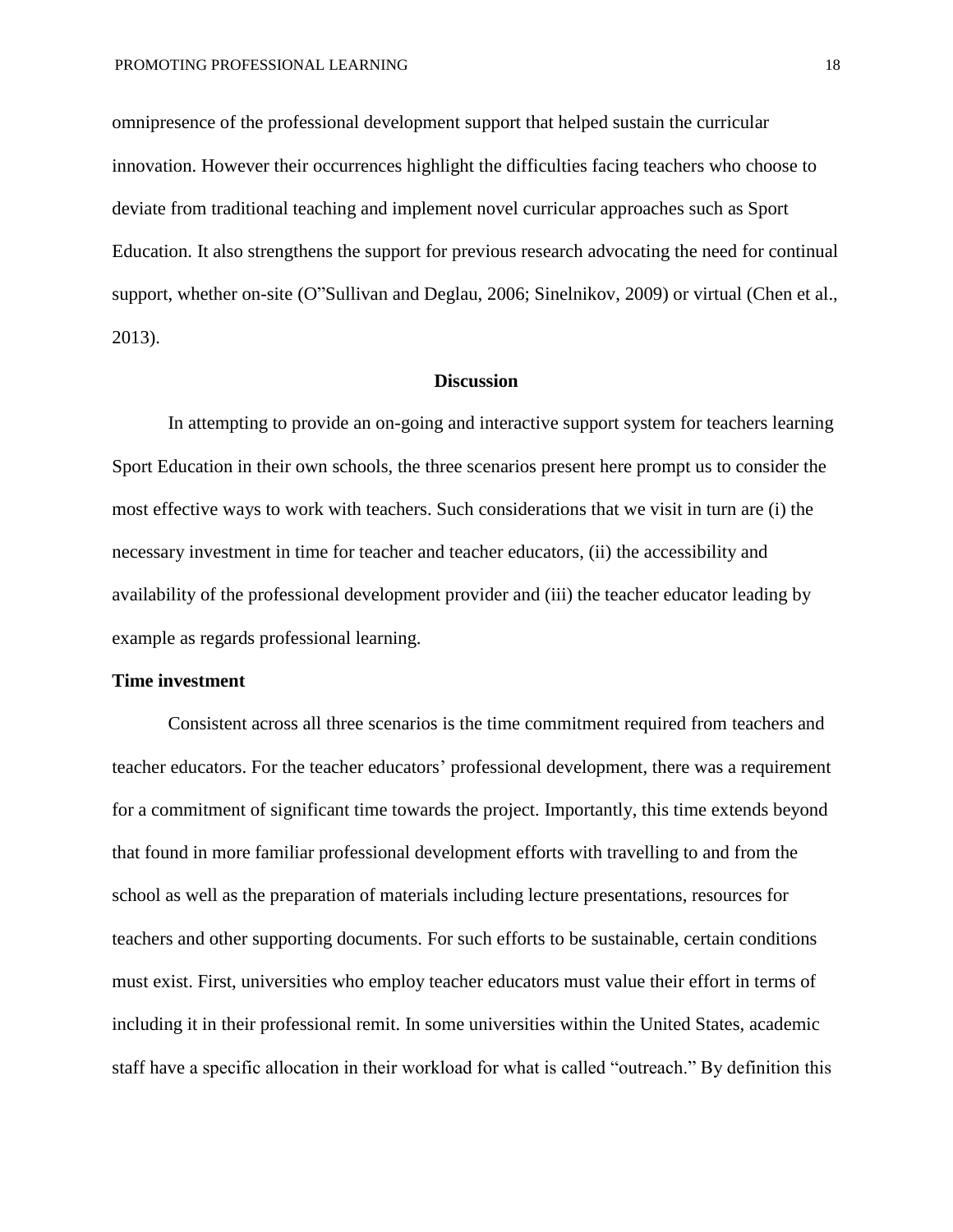endeavour refers to the function of applying academic expertise to the direct benefit of external audiences in support of university and unit missions. Nonetheless in most cases, the notion of outreach *scholarship* accompanies an expectation suggests that researcher have a responsibility to not only generate new knowledge for advancing the discipline but to also translate this knowledge into practical means of applying this knowledge for its constituents (e.g. those engaged in agriculture or education).

While the investment of time from the teacher educators appeared to be very much intrinsically motivated, there was also some evidence that the teachers' investment fluctuated between intrinsic and extrinsic motivation. While all the teachers voluntarily undertook the professional learning opportunities and agreed the expectations with the respective teacher educator, there was a hint that the teachers and teacher educators had a mismatch in terms of what was a necessary commitment as regards investment of time. There was a hint that as the opportunities intensified the teacher educators were more positively disposed to the continual investment of time than the teachers.

#### **Accessibility and availability of professional development provider**

One of the most common features of the scenarios is the idea of accessibility. That is, the teachers who were learning Sport Education were able to contact the providers with question or concerns regarding philosophical or procedural issues that arose during lessons. Be it in prelesson conferences on site or via telephone, electronic mail, or Skype, the teachers were afforded a level of autonomy and control over the progression of their learning. This is in contrast to the findings of Armour and Yelling (2004) who noted that many forms of professional development are delivered with no teacher input at all. However, there appeared to be limited engagement with a deliberate attempt to break the reliance on the teacher educator to move towards more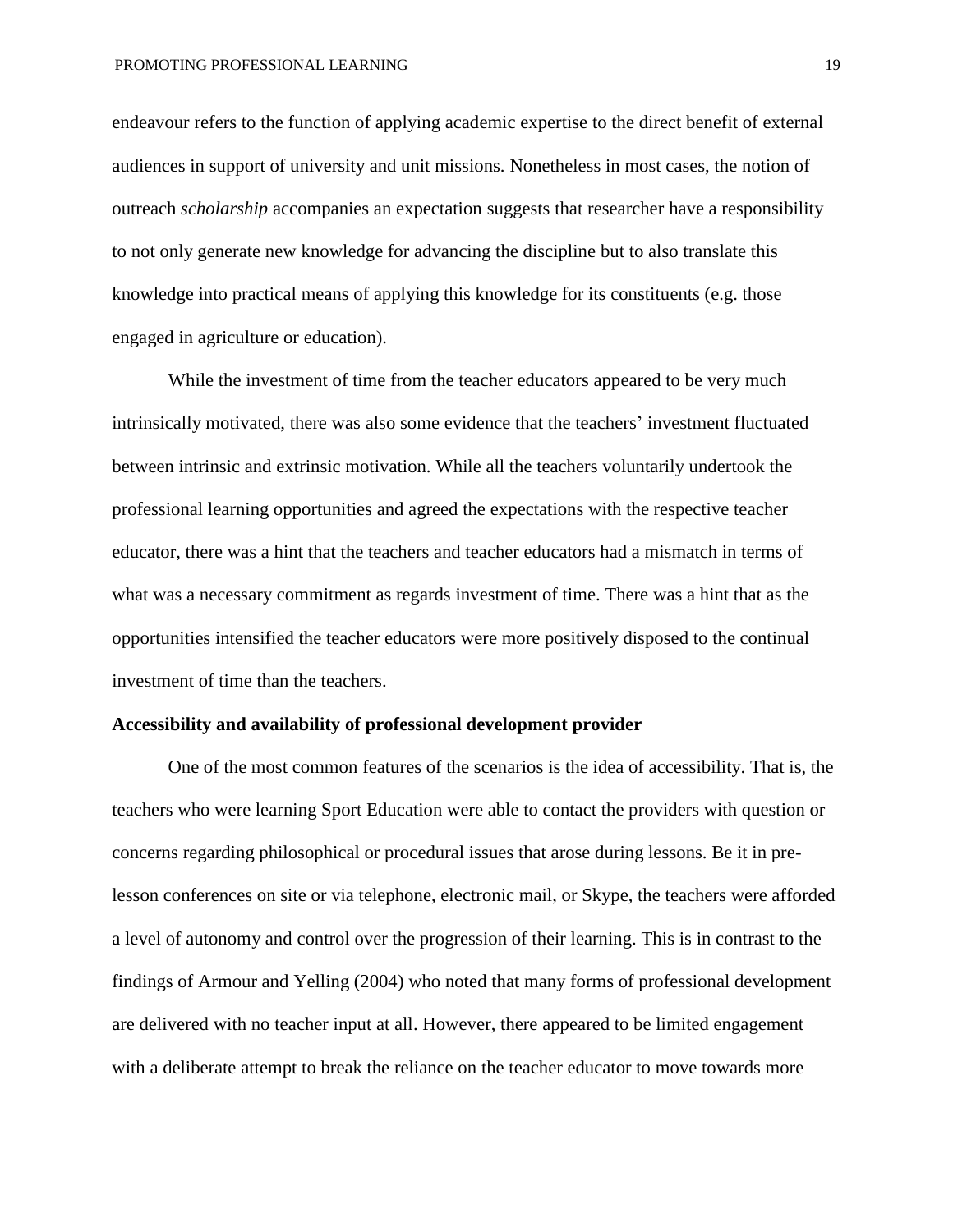self-reliant learning for the teacher. That is, once the Sport Education season in each scenario was completed there appeared to be no enforcement of a contingency plan for the teachers to maintain contact with the teacher educators as they considered continuing with Sport Education or exploring further professional learning opportunities. As Bechtel and O"Sullivan (2006, p. 368) "staff development programs must provide continual support and follow-up after initial training."

# **Modeling learning**

Each of the teacher educators was somewhat challenged in developing their own professional learning with respect to listening to the needs of the teacher(s) and considering how to most effectively address these through discussion with the teacher(s). This models for teachers the practice of sharing expectations and learning from each other, a valuable experience outside of focusing solely on increasing one's knowledge of Sport Education. In the scenarios shared here, it is likely that all teachers lacked confidence in the content and instructional strategies of physical education and therefore welcomed a learning opportunity that allowed this need to be addressed through a range of educational modes.

It is clear from the above three themes that the relationship between teacher education and the school sector is crucial to understanding the field of interest, appreciating that teacher educators have on-going senses of professional responsibility to teachers and to school education (Murray, Swennen & Shagrir, 2009; Snoek & Zogla, 2009). The gap between teacher education institutes and schools is somewhat addressed through this extended notion of professional responsibility due to teacher educators becoming acquainted with school reality (van Velzen, Bezzina & Lorist, 2009). Teacher educators require permanent professional learning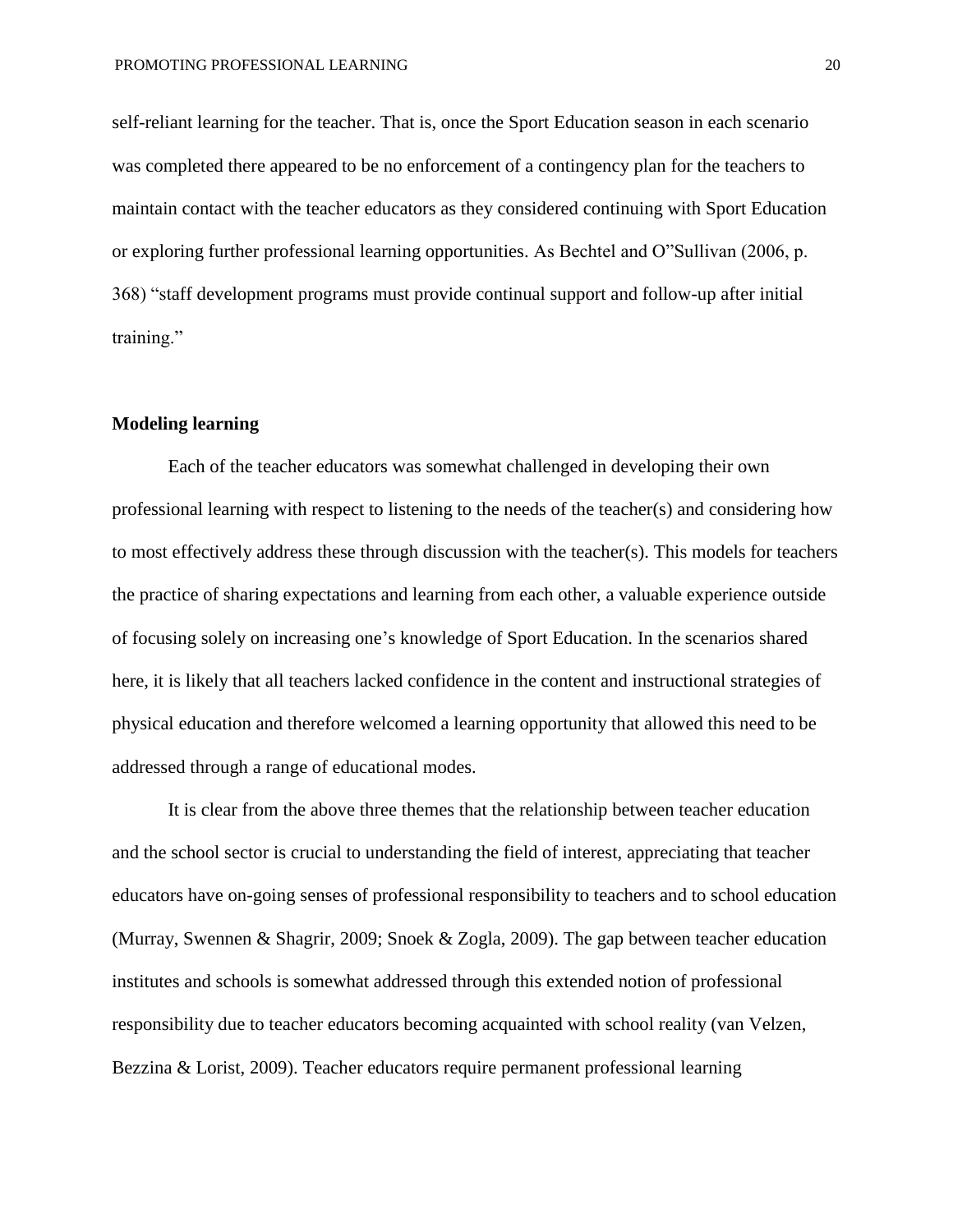opportunities if they are to effectively service/facilitate teacher learning. Such opportunities will challenge teacher educators to adopt a variety of different roles and require additional knowledge and skills. This in turn allows them to practice what they preach with respect to conveying to teachers the centrality of professional learning. Each of the scenarios reported in this paper operated with the premise that a central role of the teacher educator is (or at least should be) to engage in professional learning of serving teachers through the delivery of in-service courses / professional learning initiatives.

# **Conclusion**

Recommendations for teachers undertaking professional learning and those providing professional learning experiences were evident across all three scenarios. Such recommendations are somewhat generalizable to all subject disciplines as practitioners and teacher educators appear to favor the process and associated pedagogies of professional learning that the specific content focus of initiatives. The fact that the recommendations arise from three different scenarios in three different countries allows readers to assess the extent to which the cultural setting in which they reside is/is not that different from those reported here.

From the Irish scenario, school-based, collaborative and informal learning, in which teachers engage voluntarily, continued to be supported as the tenets of effective professional learning. A further recommendation, directed specifically at teacher educators, was that teacher educators should be involved in providing professional learning opportunities for teachers in schools, that this should be acknowledged as a legitimate professional responsibility and hence be reflected in the remit of those working in teacher education. The Spanish scenario resulted in recommendations predominantly for teachers undertaking professional learning opportunities and included undertaking professional learning with a friend/colleague, choosing an area of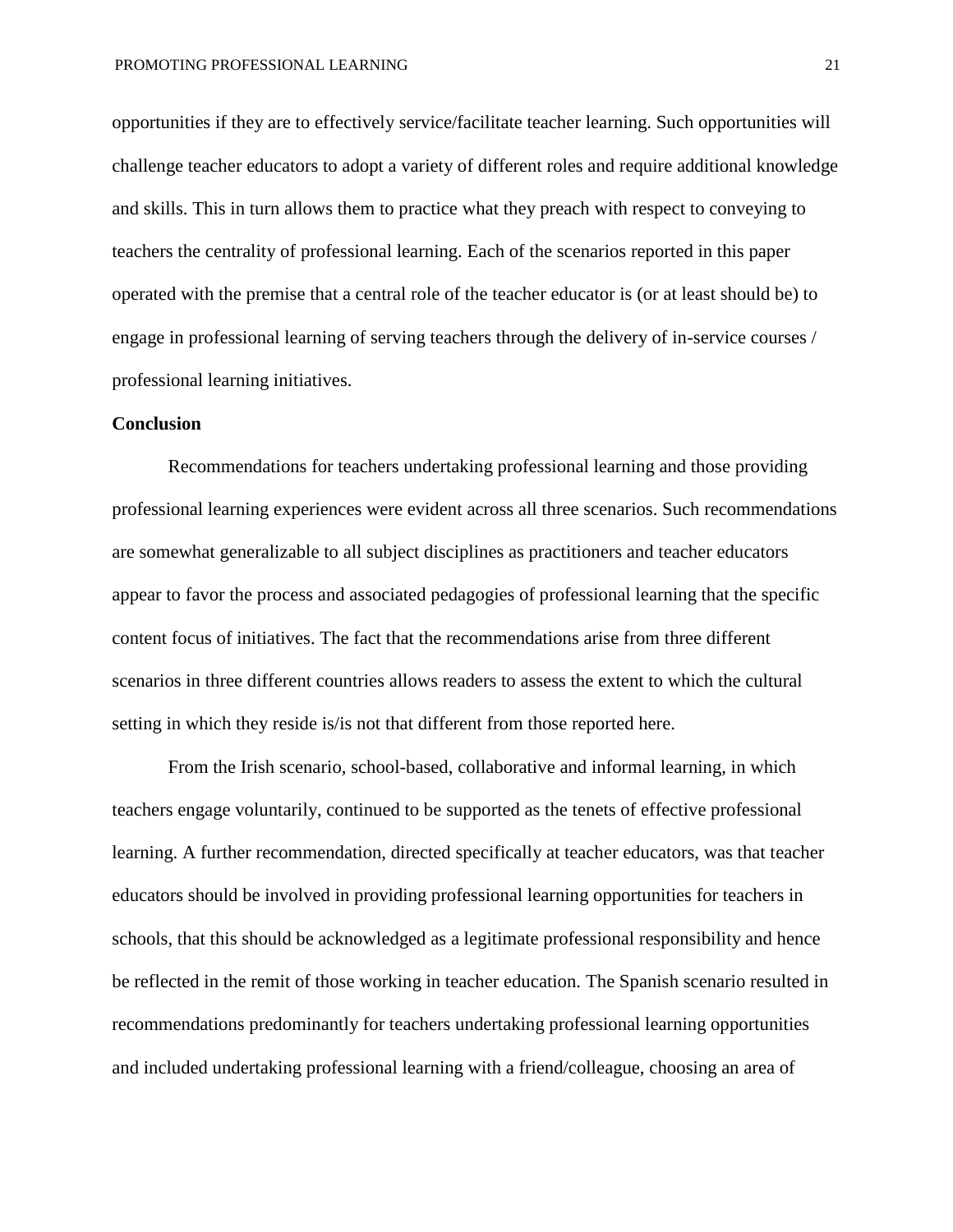content you like, find a way in which to make the experience personal to you and your context and be prepared to make some mistakes. The main recommendations for those providing the professional learning experiences were to favor a facilitator role than that of a director. Immediate and constant feedback and communication with the professional development team was seen as a key factor to the success of the program in the Taiwanese scenario. In addition, low cost, prolonged duration as well as contextual nature of the program taking place at a participant's school were cited as successful features of the program that facilitated its implementation.

Traditional professional developments programs have been critiqued as being disconnected from the end users – teachers in schools. In this paper we have described three cases where university professors served to provide an on-going and interactive support system for teachers learning Sport Education in their own schools. The goal of these initiatives was to promote the professional learning of the teacher and to allow for the effective implementation of a quite complex curriculum model. While in all cases, the teachers were indeed able to provide their students with positive experiences in Sport Education, and were also able to better understand the nuances of the model. The paper has also identified the significant issue of time that confronts university staff (and school teachers) when the professional learning providers move into schools to delivery programmatic interventions.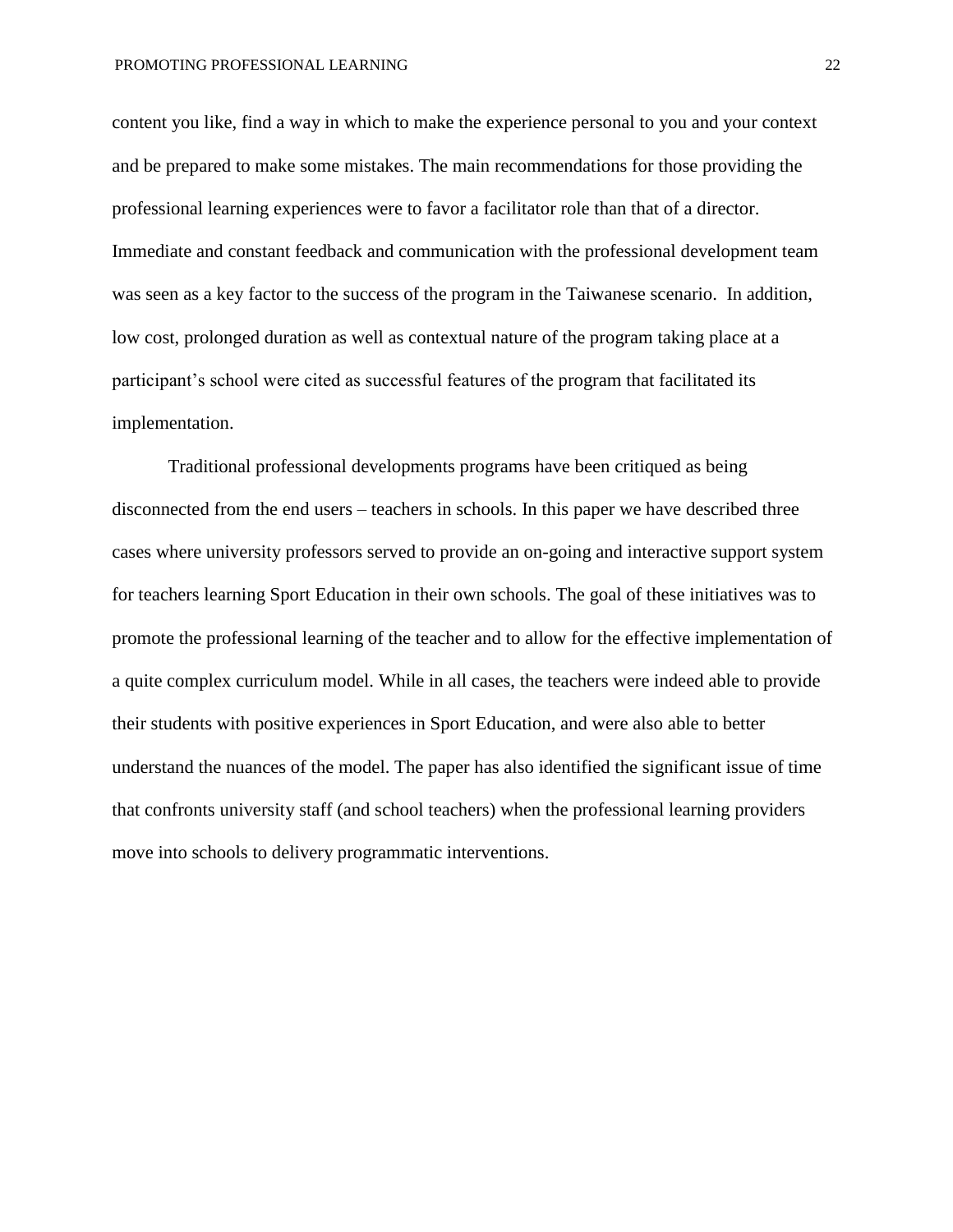# References

- Alexander, K. and Luckman, J,. 2001. Australian teachers' perceptions and uses of the sport education curriculum model. *European Physical Education Review*, 7 (3), 243-267. doi: 10.1177/1356336X010073002
- Armour, K. M., 2011. *Sport pedagogy: An introduction for teaching and coaching*. Englewood Cliffs, NJ: Prentice Hall.
- Armour, K.M. and Yelling, M.R., 2004. Continuing professional development for experienced physical education teachers: Towards effective provision. *Sport, Education and Society,*  9 (1), 95-114. doi: 10.1080/1357332042000175836
- Armour, K. and Yelling, M., 2007. Effective professional development for physical education teachers: the role of informal, collaborative learning. *Journal of Teaching in Physical Education*, 26, 177-200. doi: 10.1080/1357332042000175836

Author,1996.

Author, 2003.

Author, 2007.

Author, 2009a.

Author 2009b.

Author, 2010a.

Author, 2010b.

Author, 2011a.

Author, 2011b.

Author, 2011c.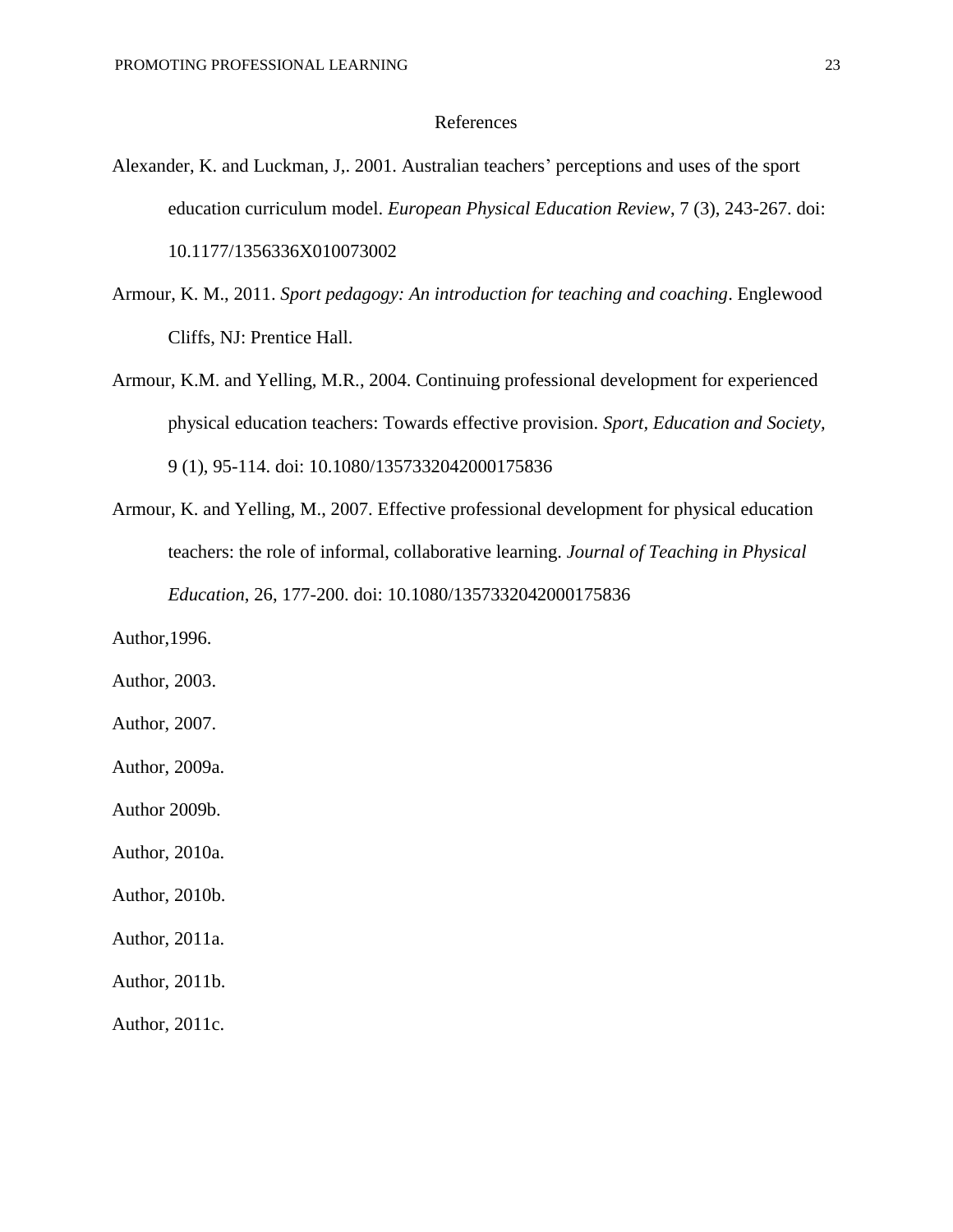Author, 2012a.

Author, 2012b.

Author, 2012c.

Author, 2012d.

Author, 2013.

Bechtel, P.A. and O'Sullivan, M., 2006. Chapter 2: Effective professional development - what we now know. *Journal of Teaching in Physical Education,* 25 (4), 363-378.

Berry, A., Clemans, A. and Kostogritz, S., 2007. *Dimensions of professional learning: Identities, professionalism and practice*. Dordrecht: Sense Publishers.

- Burbank, M. D. and Kauchak, D., 2003. An alternative model for professional development: investigations into effective collaboration. *Teaching and Teacher Education*, 19 (5), 499-514. doi: 10.1016/S0742-051X(03)00048-9
- Clarke, G., and Quill, M., 2003. Researching sport education in action: a case study. *European Physical Education Review*, 9 (3), 253-266. doi: 10.1177/1356336X030093004
- Darling-Hammond, L., and McLaughlin, M.W., 2011. Kappan classic: policies that support professional development in an era of reform. *Phi delta kappan*, 92 (6), 81-92.
- Edwards, R. and Nicoll, K., 2006. Expertise, competence and reflection in the rhetoric of professional development. *British Educational Research Journal*, 32 (1), 115-131. doi: 10.1080/01411920500402052
- Fransson, G., van Lakerveld, J. and Rohtma, V., 2009. To be a facilitator of in-service learning: challenges, roles and professional development. In: A. Swennen and M. van der Klink, eds. *Becoming a teacher educator.* Heidelberg, Germany: Springer, 75-88.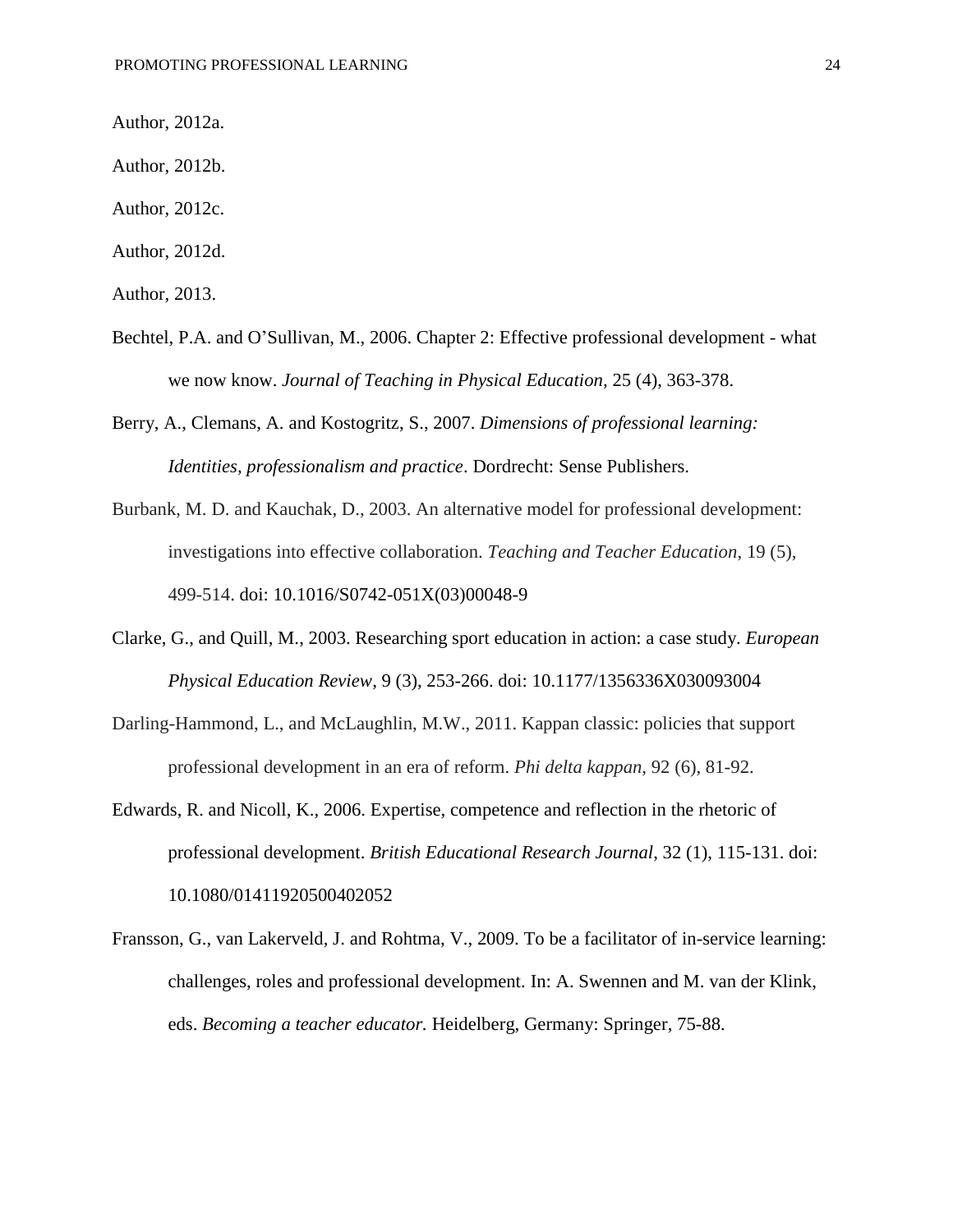Garet. M.S., Porter, A.C., Desimone, L., Birman, B.F., and Yoon, K.S., 2001. What makes professional development effective? Results from a national sample of teachers. *American Educational Research Journal*, 38 (4) 915-945. doi: 10.3102/00028312038004915

Glover, D., and Miller, D., 2009. Optimising the use of interactive whiteboards: an application of developmental work research (DWR) in the United Kingdom. *Professional* 

*Development in Education*, 35 (3), 469-483. doi: 10.1080/19415250902731553

- Guskey, T.R., 2002. Professional development and teacher change. [Electronic version] *Teacher and teaching: Theory and Practice,* 8, 381-391. doi: 10.1080/135406002100000512
- Jaipal, K., and Figg, C., 2011. Collaborative action research approaches promoting professional development for elementary school teachers. *Educational Action Research*, 19 (1), 59- 72. doi: 10.1080/09650792.2011.547688
- Kinchin, G.D., 2006. Sport education: a view of the research. In: D. Kirk, D. Macdonald, and M. O'Sullivan, eds. *The handbook of physical education*. London: Sage Publications, 596-609.
- Ko, B. Wallhead, T. and Ward, P., 2006. Chapter 4: Professional development workshops what do teachers learn and use? *Journal of Teaching in Physical Education*, 25 (4), 397- 412.
- Lund, J., and Tannehill, D., 2011. *Standards-based physical education curriculum development*. Sudbury, MA: Jones & Bartlett Publishers.
- McCaughtry, N., Sofo, S., Rovegno, I., and Curtner-Smith, M., 2004. Learning to teach sport education: misunderstandings, pedagogical difficulties, and resistance. *European Physical Education Review*, 10 (2), 135-155. doi: 10.1177/1356336X04044068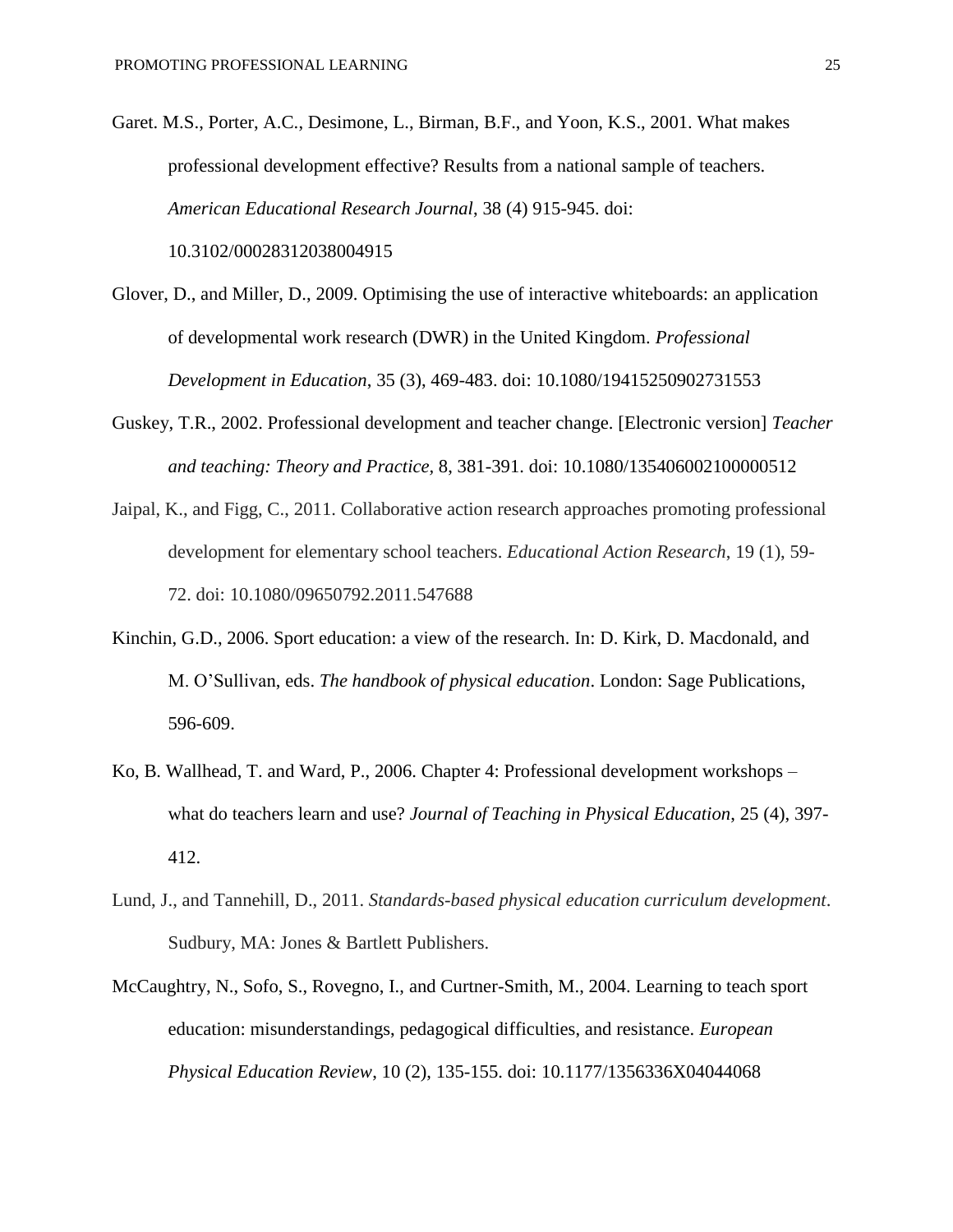- Metzler, M., 2011. *Instructional models for physical education*, (3<sup>rd</sup> ed). Scottsdale, AZ: Holcomb Hathaway.
- Mockler, N., 2005. Trans/forming teachers: new professional learning and transformative teacher professionalism. *Journal of In-service Education*, 31 (4), 733-746. doi: 10.1080/13674580500200293
- Murray, J., Swennen, A. and Shagrir, L., 2009. Understanding teacher educators work and identities. *In*: A. Swennen & M. van der Klink, eds. *Becoming a Teacher Educator*, Heidelberg, Germany: Springer, 29-43.
- O"Sullivan, M. and Deglau, D., 2006. Principles of professional development. *Journal of Teaching in Physical Education,* 25, 441-449.
- Parker, M., Templin, T. and Setiawan, C. 2012. What has been learned from school-university partnerships? *Journal of Physical Education, Recreation and Dance,* 83, 32-35.
- Patton, K., 2012. The dynamics of promoting sustained school-university partnerships. *Journal of Physical Education, Recreation and Dance*, 83, 13-14.
- Smaller, H., 2005. Teacher informal learning and teacher knowledge: Theory, practice and policy. *In*: N. Bascia, A. Cumming, A. Datnow, K. Leithwood and D. Livingstone, eds. *International Handbook of Educational Policy.* Dordrecht: Springer, 543-568.
- Snoek, M. and Zogla, I., 2009. Teacher education in Europe: Main characteristics and developments. In: A. Swennen and M. van der Klink, eds. *Becoming a teacher educator*. Heidelberg, Germany: Springer, 11-27.
- Timperley, H.S. Parra, J.M. and Bertanees, C., 2009. Promoting professional inquiry for improved outcomes for students in New Zealand. *Professional Development in Education*, 35 (2), 227-245. doi: 10.1080/13674580802550094